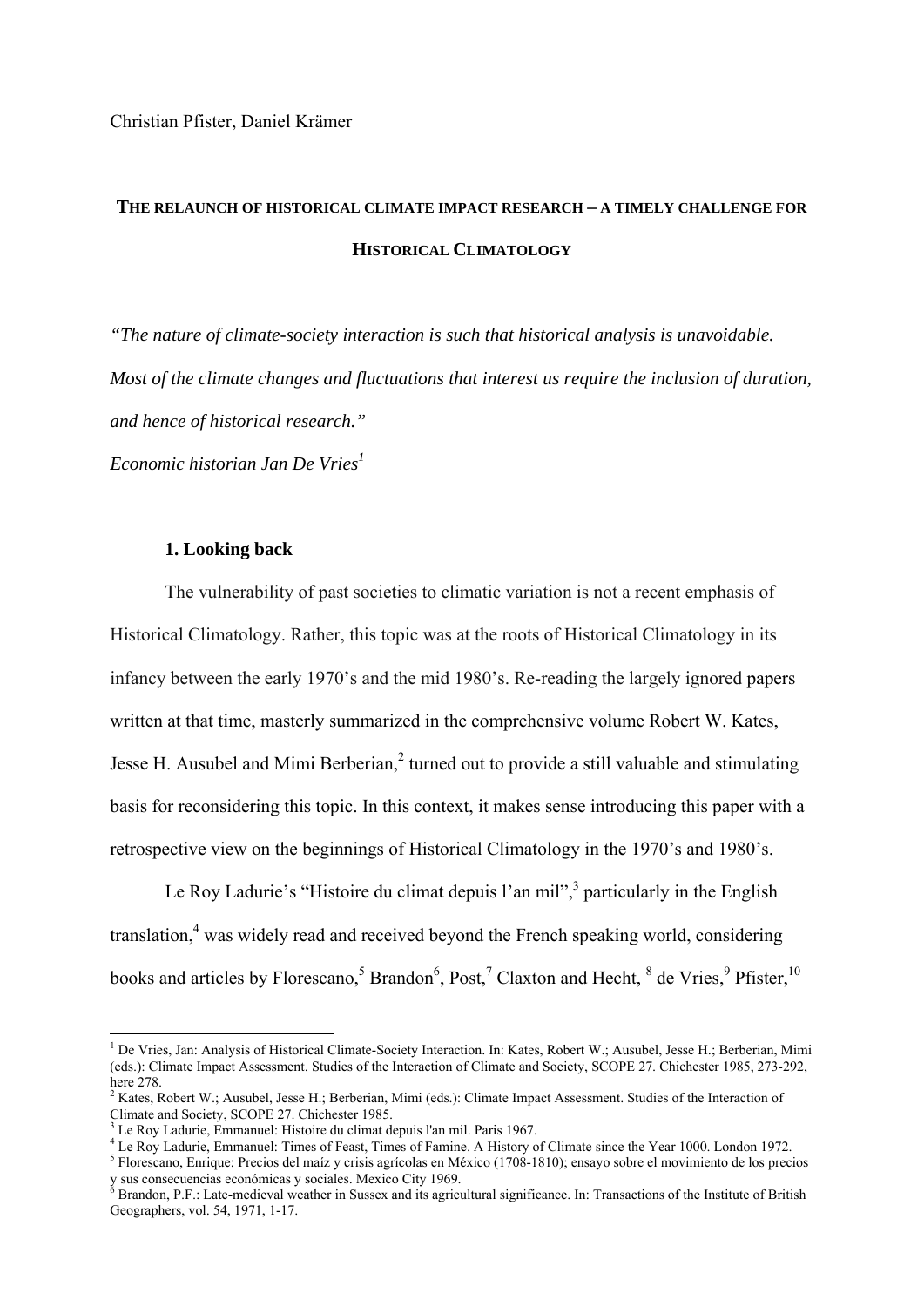Parry, $<sup>11</sup>$  Ingram and Underhill<sup>12</sup> and others. Motivated by environmental concerns, these</sup> scholars reaffirmed that "history is more than relationships among people; it involves human beings interacting with their environment".<sup>13</sup>

Most of them did not follow Le Roy Ladurie's advice of limiting their investigations to climate reconstruction. The French historian challenged the importance of a long-term climatic fluctuation of  $1^{\circ}C$  describing it as "slight, almost intangible".<sup>14</sup> Geographer Martin Parry, being probably the most prominent pioneer in historical climate impact research, contradicted this view arguing that the range over which mean decadal temperatures fluctuated over the last centuries fluctuated was "large enough to have affected the long-term productivity of most types of agriculture and the ecological balance of many communities of plants and animals."15 It needs to be stressed that Le Roy Ladurie used this curious argument for not being discredited as a determinist.<sup>16</sup> Cooperating with climatologists to reconstruct a history of weather and climate was already a taboo breaking in French historiography, where Historical Climatology was ill famed as a "fausse science".<sup>17</sup> The English climatologist Hubert H. Lamb, the most prominent pioneer of Historical Climatology together with Emmanuel Le Roy Ladurie, was less concerned about determinism. "Such labelling only tends to restrict freedom of thought", he wrote. "It will certainly be difficult, and may be dangerous, to generalize. […] In general, it seems helpful […] to think climate as a catalyst or

différente. In: Annales E.S.C., vol. 32, 1977, 198-226.<br><sup>10</sup> Pfister, Christian: Climate and Economy in Eighteenth-Century Switzerland. In: Journal of Interdisciplinary History, vol.

<sup>-&</sup>lt;br>7 Post, John D.: Meteorological historiography. In: Journal of Interdisciplinary History, vol. 3, 1973, 721-732. Post, John D.: The Last Great Subsistence Crisis in the Western World. Baltimore 1977.

<sup>&</sup>lt;sup>8</sup> Claxton, Robert H.; Hecht, Alan D.: Climatic and Human History in Europe and Latin America. An Opportunity for Comparitive Study. In: Climatic Change, vol. 1, 1978, 195-203. 9 De Vries Jan (1976), XXXX. De Vries, Jan: Histoire du Climat et Economie - Des faits nouveaux, une interprétation

<sup>9/2, 1978, 223-243.&</sup>lt;br><sup>11</sup> Parry, Martin L.: Climatic Change, Agriculture and Settlement. Dawson 1978.

<sup>&</sup>lt;sup>12</sup> Ingram, Martin J.; Underhill, David. J.: Historical Climatology. In: Nature, vol. 276, 1978, 329-334.<br><sup>13</sup> Claxton, Hecht 1978: XX.<br><sup>14</sup> Le Roy Ladurie 1972: 119.

<sup>&</sup>lt;sup>15</sup> Parry 1978: 17.

<sup>&</sup>lt;sup>16</sup> Pfister, Christian: Review of Emmanuel Garnier. Les dérangements du temps. 500 ans de chaud et du froid en Europe, Paris, 2010. In: Annales, vol. 66, 2011, 303-305, here 303.

<sup>&</sup>lt;sup>17</sup> Le Roy Ladurie, Emmanuel: Abrégé d'Histoire du Climat du Moyen Âge à Nos Jours. Saint-Amand-Montrond 2007, here 14.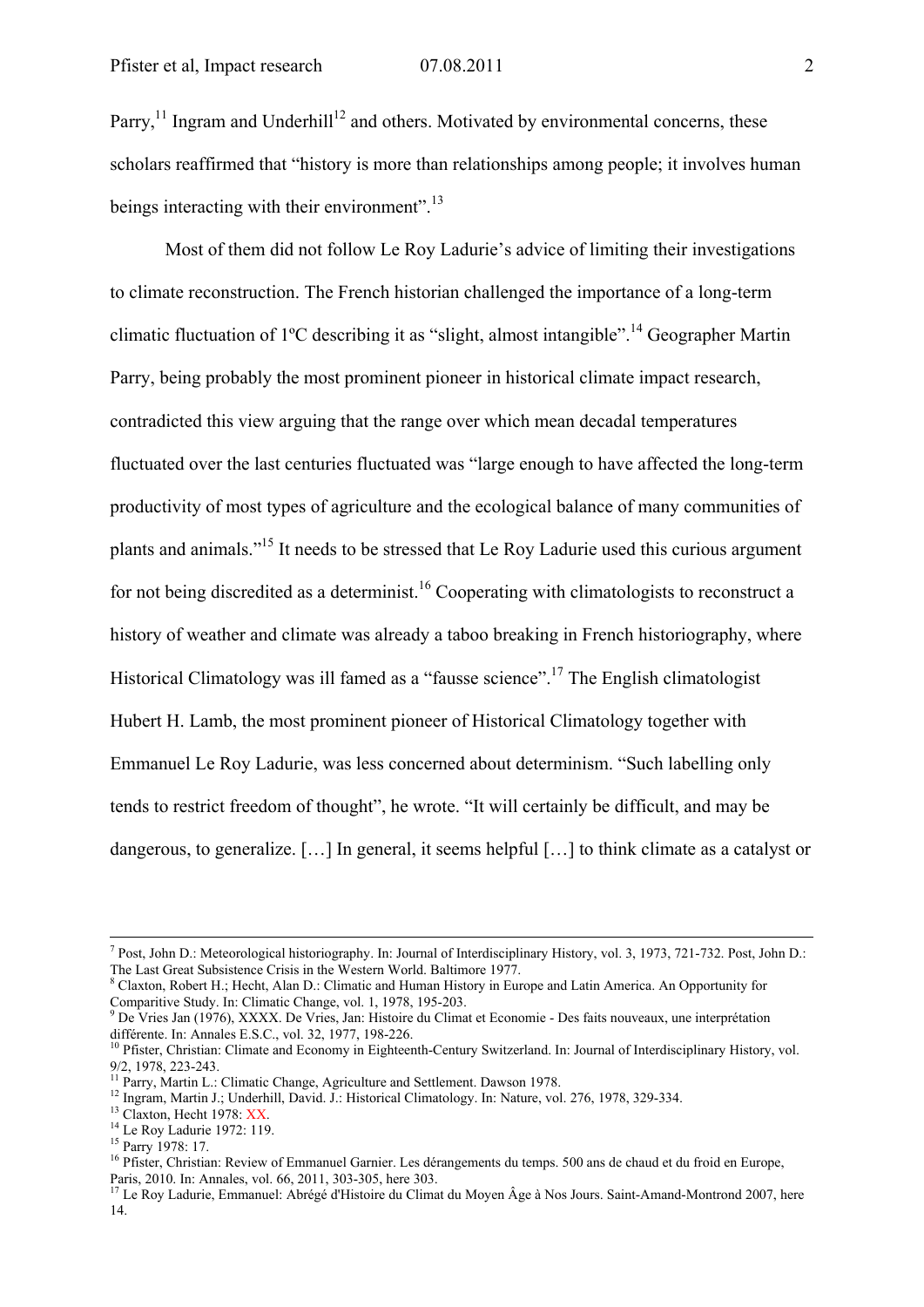at least a trigger of change in the major breakdowns of societies and civilizations."18 He considered climate and human history not being "wholly independent but partly interactive systems. It should be worth wile", he wrote, "to trace cause and effect in the linkages and certainly to look for any regularity."19

In July 1979, the Climatic Research Unit headed by Lamb convened the first international "Conference on Climate and History" to Norwich. This conference, sponsored jointly by prominent institutions such as the World Meteorological Organization WMO, the United Nations Environmental Programme UNEP, the Ford Foundation and the Rockefeller Foundation, was a milestone in the development of Historical Climatology. This denotation was coined by Martin Ingram and David Underhill in the renowned journal "Nature".20 The conference provided an interdisciplinary umbrella for more than 250 historians, geographers, climatologists and archaeologists from over thirty countries who had so far more or less worked in isolation.<sup>21</sup> A great number of presented papers dealt with the significance of weather and climate for past subsistence crises, i.e. a genuine subject matter of historical climate change impact research. The most innovative of them were subsequently published in two volumes of essays.<sup>22</sup> At that time. Historical Climatology was accepted by famous climatologists such as Hermann Flohn, Gordon Manley and environmental physicists such as Hans Oeschger.

According to Benedetto Croce, historiography is always an interpretation of the past in the light of the present.<sup>23</sup> The issue of historical impact research was in line with the public discussion about the global food crisis lingering at that time. World market prices skyrocketed threefold for wheat and fivefold for rice between 1972 and 1974.<sup>24</sup> which parallels the jump in

<sup>&</sup>lt;sup>18</sup> Lamb, Hubert H.: Climate, history and the modern world. London 1995, here 4. <sup>19</sup> Lamb 1995: 6.

 $\frac{20}{1}$  Ingram, Underhill 1978: 329-334.<br><sup>21</sup> Lamb, Hubert H.; Ingram Martin J.: Climate and history. In: Past and Present, No. 88, 1980, 136-141, here 137.

<sup>&</sup>lt;sup>22</sup> Wigley, Tom M.L.; Ingram, Martin J.; Farmer, Graham (eds.): Climate and History. Studies in Past Climates and Their Impact on Man. Cambridge 1981. Rotberg, Robert I.; Rabb, Theodore K. (eds.): Climate and History. Studies in Interdisciplinary History. Princeton 1981.<br>
<sup>23</sup> Croce, Benedetto: Zur Theorie und Geschichte der Historiographie. Tübingen 1915, XX.

<sup>&</sup>lt;sup>24</sup> Gerlach, Christian: Die Welternährungskrise 1972-1975. In: Geschichte und Gesellschaft, vol. 31/4, 2005, 346-385.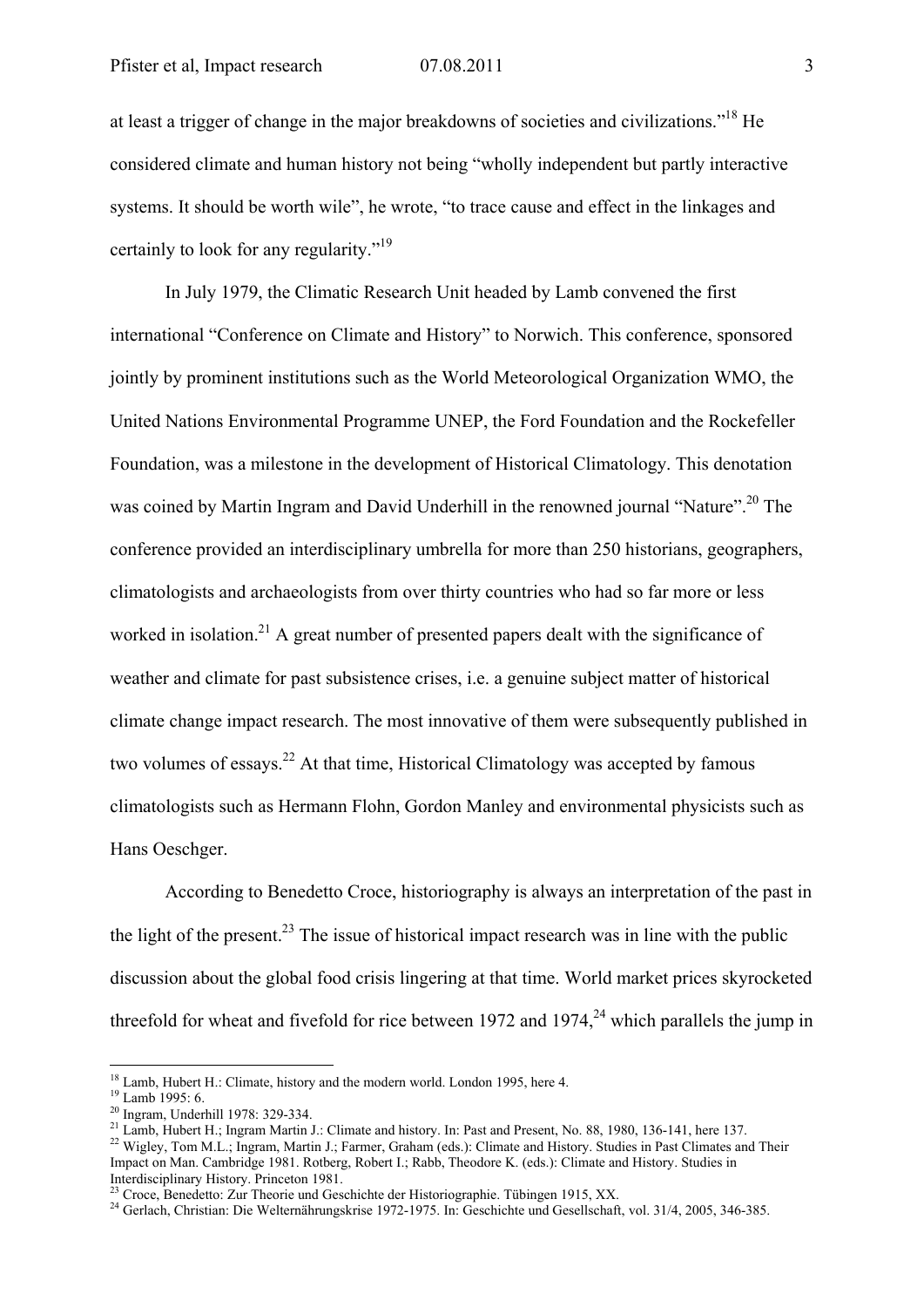grain prices during known subsistence crises in historical Europe. The "World Food Crisis"<sup>25</sup>, taking humankind by surprise, was connected to a bundle of interrelated causes including among others the dissolution of U.S. grain reserves at the eve of the shock, the disintegration of the Bretton Woods monetary system, the effects of the so-called "oil price crisis"26 and finally harvest failures in different regions of the globe, notably in the USSR, South Asia, North America, in the Sahel Zone and East Africa as well as the collapse of the anchovies fisheries at the Peruvian coast with its far-reaching consequences.<sup>27</sup> Most of those impacts turned to be related to the unusually strong El Nino of 1971-72. This event was instrumental for the understanding of climate as a global system of teleconnections.<sup>28</sup>

The World Climate Program (WCP) launched in February 1979 under the aegis of the World Meteorological Organization (WMO), already acknowledging that "a long-term global warming derived from the enrichment of the atmospheric content of the 'greenhouse' gases, is underway".<sup>29</sup> Its ultimate objective was, anticipating the efforts of IPCC, "to insert climatic considerations into the formulation of rational policy alternatives".30 WCP was directed at four goals.

1. improving our understanding of the physical climate system;

2. improving the accuracy and availability of climate data;

3. expanding the application of current climate knowledge to human betterment;

<sup>26</sup> Hohensee, Jens. Der erste Ölpreisschock 1973/74. Stuttgart, Franz Steiner, 1996; Venn, Fiona, The Oil Crisis. Harlow, Pearson Education limited, 2002. Pfister, Christian, The "1950s Syndrome" and the transition from a slow-going to a rapid loss of global sustainability, in: Frank Uekötter (ed.), Turning Points in Environmental History, University of Pittsburgh Press, 2010, 90-117

<sup>&</sup>lt;sup>25</sup> Marx, Herbert (ed.), The World Food Crisis, New York 1975, quoted by Gerlach 2005: XX.

<sup>&</sup>lt;sup>27</sup> Gerlach 2005: 349-356.

<sup>28</sup> Caviedes, César N.: El Niño in History. Gainesville 2001, here 96-103.

<sup>&</sup>lt;sup>29</sup> Kates, Robert W.: Preface. In: Kates, Robert W.: Ausubel, Jesse H.: Berberian, Mimi (eds.): Climate Impact Assessment. Studies of the Interaction of Climate and Society, SCOPE 27. Chichester 1985, xiii-xix, here xiii.

<sup>&</sup>lt;sup>30</sup> World Meteorological Organization, quoted by Kates, Preface, 1985: xiv.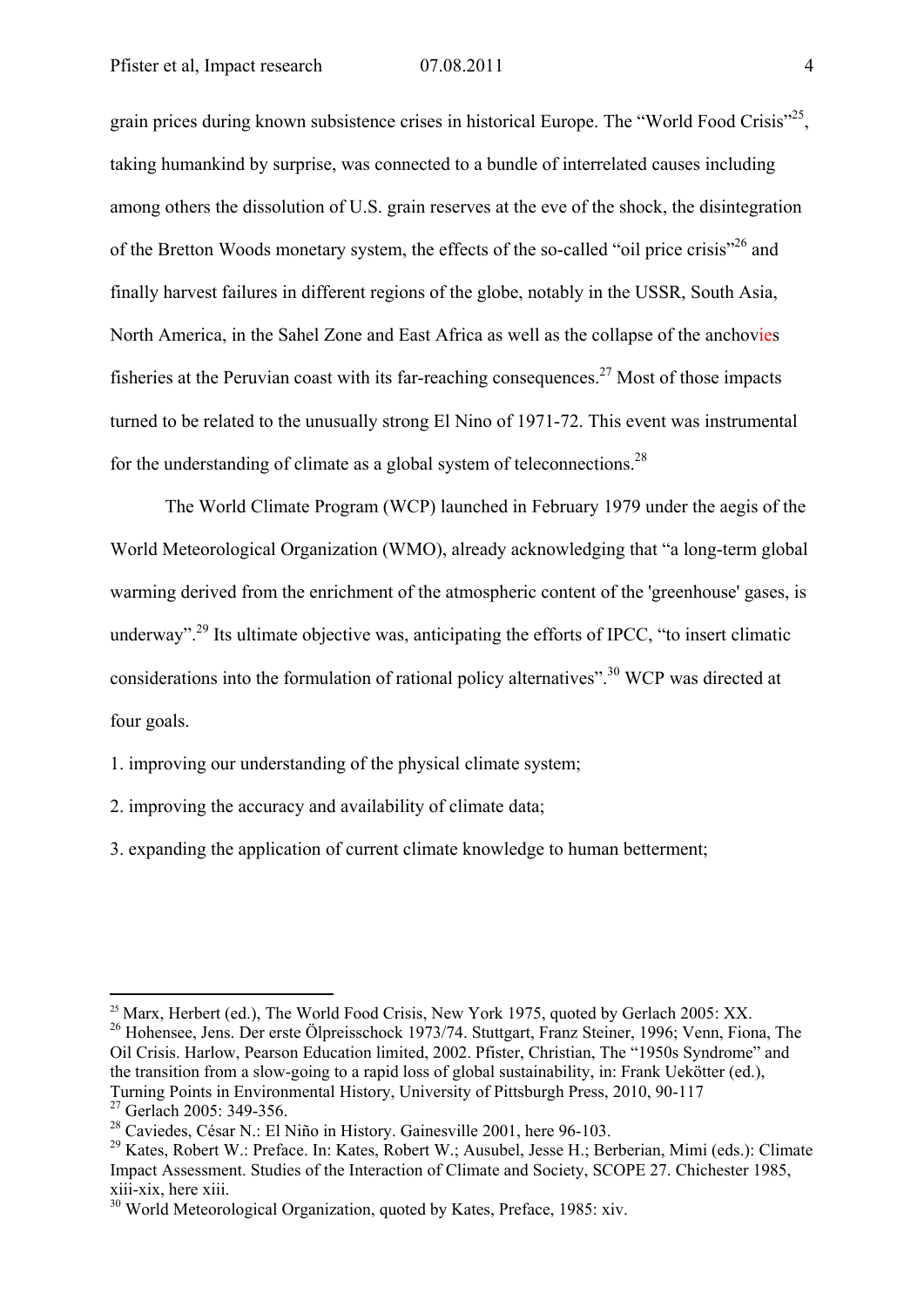4. advancing our understanding of the relation between climate and human activities (Impact Study Programme).<sup>31</sup>

In fact, Lamb's conference on "Climate and History" was conceived as a contribution to this objective. The Scientific Committee on Problems of the Environment (SCOPE) of the International Council of Scientific Unions (ICSU) then undertook to review the methods of climate impact assessment called for in the WCP.<sup>32</sup> The resulting volume edited by Robert W. Kates, Jesse H. Ausubel and Mimi Berberian (1985), the product of over 100 authors and reviewers, still provides the most elaborate and comprehensive framework to study climate and society interactions. It covers almost all important aspects such as agriculture, fisheries, water resources, energy resources, extreme event analysis, perception and numerical modelling. A specific chapter by Tom Wigley and co-authors deals with Historical Climate Impact Assessment including a review of 34 Historical Climate Impact Studies.<sup>33</sup>

Famines disappeared from the headlines from the late 1970s, when the Green Revolution gained momentum. Demographic concerns became displeasing, and in the early 1990s Nobel laureate William Fogel bluntly declared: "Famines were caused not by natural disasters but by dramatic redistributions of entitlements to grain.<sup>34</sup> The mainstream of historians moved away from dealing with the facts of material life to explore the new promising field of cultural history, even within fields such as demography (e.g. Livi Bacci),  $35$ where climate change was previously given at least some consideration (e.g. Post).<sup>36</sup> A browsing of 500 papers published in *Climatic Change* since 1990 yielded less than a dozen articles in which either the vulnerability of past societies prior to the Modern Instrumental

<u>.</u>

 $31 \text{ Kates}$ , Preface, 1985: xiii-xiv.<br> $32 \text{ Kates}$ , Preface, 1985: xv-xvi.

<sup>&</sup>lt;sup>32</sup> Kates, Preface, 1985: xv-xvi.<br><sup>33</sup> Wigley, T.M.L; Huckstep, N.J.; Ogilvie, A.E.J. et al: Historical Climate Impact Assessments. In: Kates, Robert W.; Ausubel, Jesse H.; Berberian, Mimi (eds.): Climate Impact Assessment. Studies of the Interaction of Climate and Society, SCOPE 27. Chichester 1985, 529-563.

<sup>&</sup>lt;sup>34</sup> Fogel, quoted by Landsteiner, Erich: (2005). Wenig Brot und saurer Wein. Kontinuität und Wandel in der zentraleuropäischen Ernährungskultur im letzten Drittel des 16. Jahrhunderts. In: Behringer, Wolfang; Lehmann, Hartmut; Pfister, Christian (eds.): Kulturelle Konsequenzen der "Kleinen Eiszeit" – Cultural consequences of the "Little Ice Age". Göttingen 2005, 87-147, here 98.<br><sup>35</sup> Livi-Bacci, Massimo: The population of Europe. Oxford 1999.

<sup>&</sup>lt;sup>36</sup> Post, John D.: Food shortage, climatic variability and epidemic disease in preindustrial Europe. The mortality peak in the early 1740s. Ithaca 1985.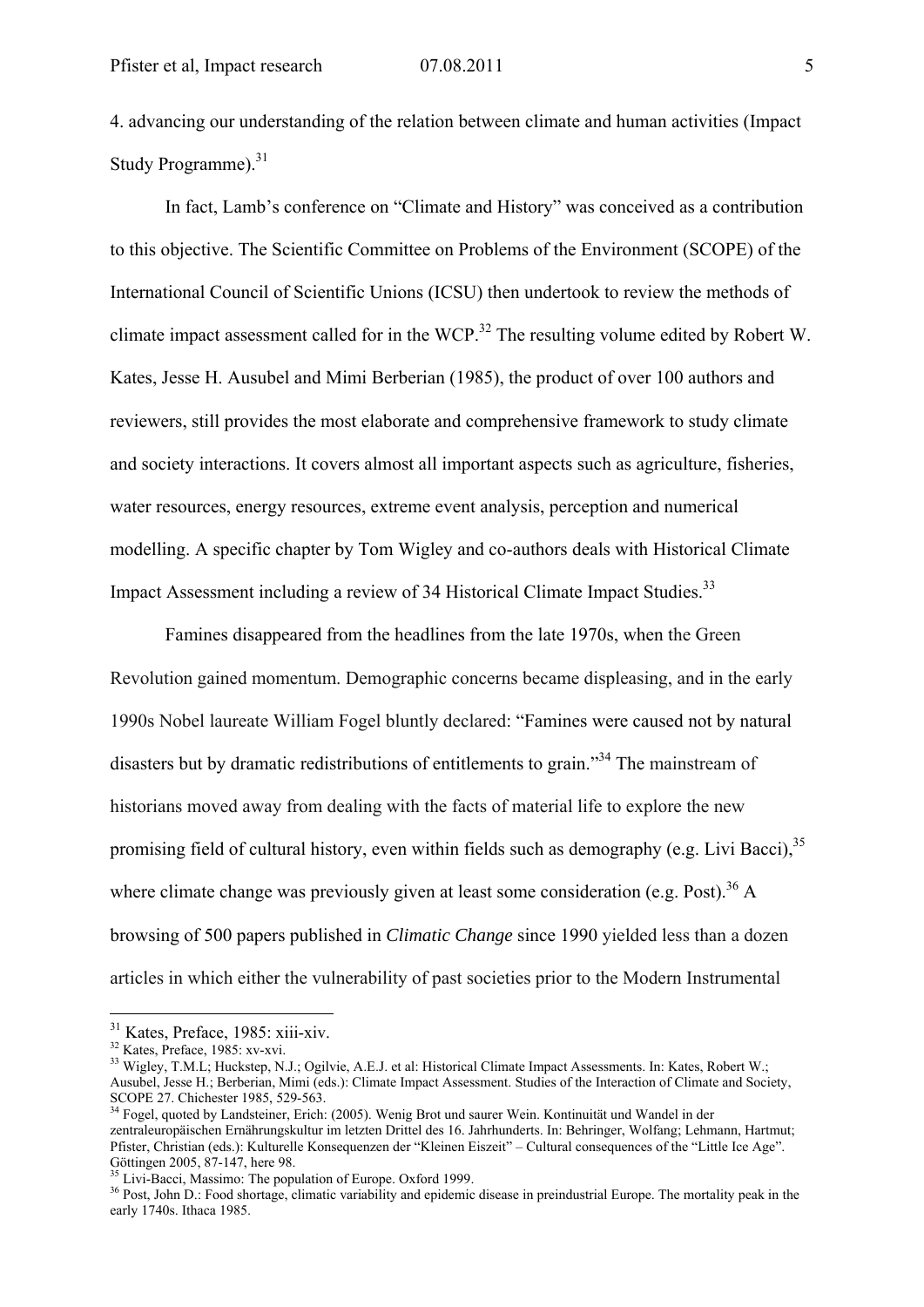Period or past social representations and memories of climate were addressed.<sup>37</sup> Historical climatologists, instead of further investigating socio-economic implications of past weather and climate, became involved in (international) research programmes directed at reconstructing past climate, primarily temperatures. Suffering from employing statistically limited method, they borrowed some basic statistical approaches from paleo-climatologists to be finally accepted by this community.<sup>38</sup>

For a long time, climatologists had attempted to construct the physical properties of climate by working with the statistics of measured weather over widely used climatic 30 year "normals", defined by the World Meteorological Organisation (WMO), at a given place.<sup>39</sup> Accordingly, climatic change was conceived as a shift in climatic averages. During the 1990s, when extreme events were felt to increase both in number and severity shifts in climatic variability became more important than averages, as the title of an influential paper by Richard Katz and Barbara Brown suggests.<sup>40</sup> Together with the rapid rise of historical disaster research from the late 1990's, this trend initiated a shift in the focus of Historical Climatology to increasingly considering short term events.<sup>41</sup>

# **2. Outline of a theoretical and methodical framework**

<u>.</u>

Theoretical and methodical considerations about historical climate-society interactions are found both in the papers of economic historian Jan de Vries $42$  as well as Tom Wigley and

 $37$  Pfister, Christian: The vulnerability of past societies to climatic variation: a new focus for historical climatology in the twenty-first century. In: Climatic Change, vol. 100, 2010, 25-31.<br><sup>38</sup> Dobrovolný, Petr; Moberg Anders; Brázdil, Rudolf et al.: Monthly, seasonal and annual temperature reconstructions for

Central Europe derived from documentary evidence and instrumental records since AD 1500. In: Climatic Change vol. 101/1-2, 2010, 69-107. Leijonhufvud, Lotta; Wilson, Rob; Moberg, Anders et al.: Five centuries of Stockholm winter/spring temperatures reconstructed from documentary evidence and instrumental observations. In: Climatic Change, vol. 101**/**1-2, 2010, 109-141.

<sup>&</sup>lt;sup>39</sup> Hulme, Mike; Dessai, Suraje; Lorenzoni, Irene et al.: Unstable climates. Exploring the statistical and social constructions of "normal" climate. In: Geoforum, vol.  $40$ , 2009, 197-206.

<sup>&</sup>lt;sup>40</sup> Katz, Richard W.; Brown, Barbara G.: Extreme Events in a Changing Climate. Variability is more important than averages.<br>In: Climatic Change. vol. 21, 1992, 289-302. The first author of this paper owes this reference <sup>41</sup> See the review paper by Schenk, Gerrit; Engels, Ivo J. (eds.): Historical Disaster Research. Concepts, Methods and Case-Studies. Historische Katastrophenforschung, Begriffe, Konzepte und Fallbeispiele. In: Historical Social Research/Historische Sozialforschung, vol. 32/3 (Special Issue), 2007.

 $42$  De Vries, Jan: Analysis of Historical Climate-Society Interaction. In: Kates, Robert W.; Ausubel, Jesse H.; Berberian, Mimi (eds.): Climate Impact Assessment. Studies of the Interaction of Climate and Society, SCOPE 27. Chichester 1985, 273-292.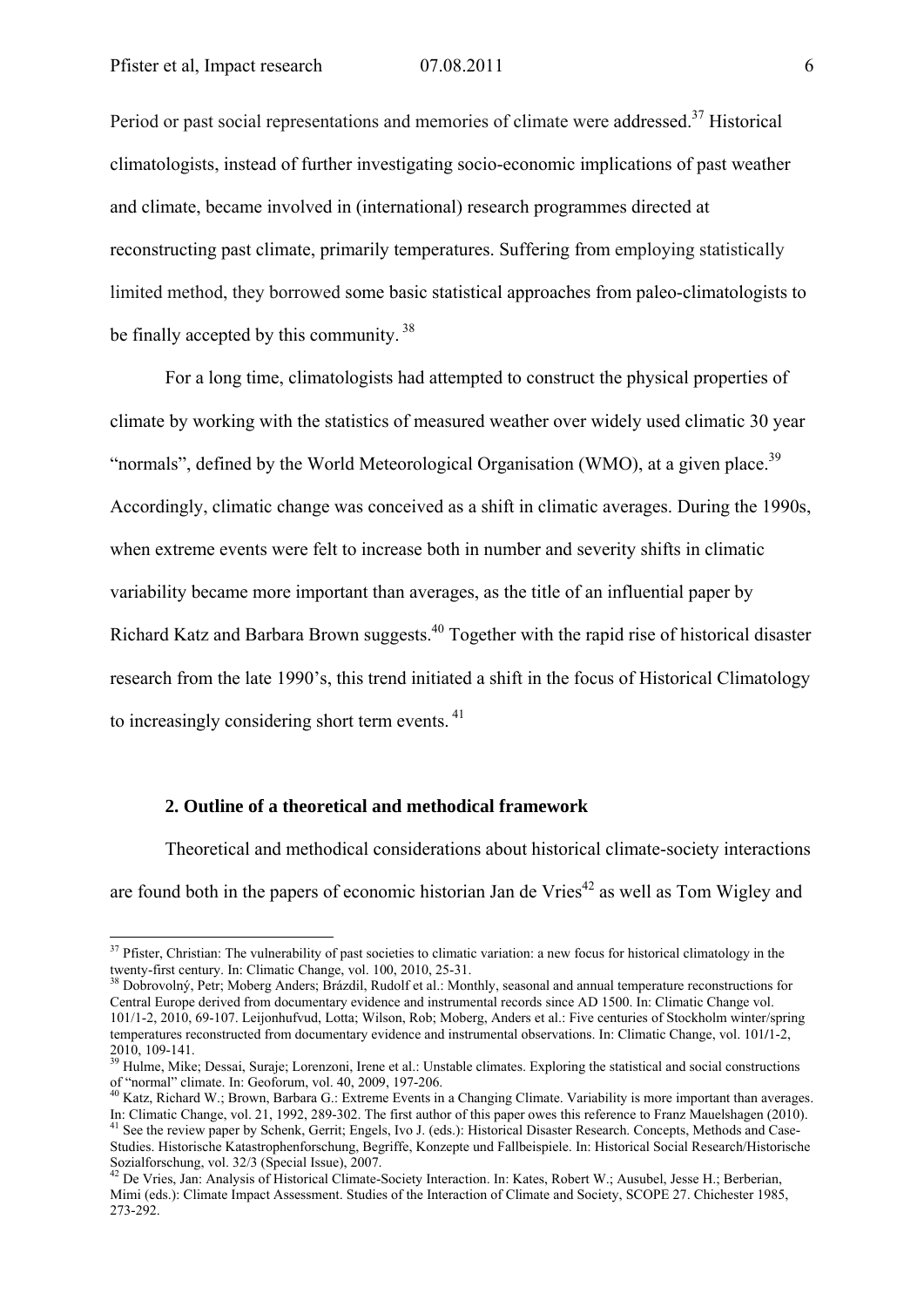co-authors. "Viewpoints on the extent, to which past variations in climate have affected societies are polarized", according to Tom Wigley and co-authors. "Physical scientists are unshakeable in their belief that climate *must* have affected society in the past, and would be quick to quote examples such as the decline of the Roman empire, the influence of the Little Ice Age in Europe and so forth." Closer examination shows, however "the 'demonstration' of climate's importance to be based often on deficient or inadequate data, oversimplified arguments, and/or a tendency to ignore non-climatic factors. Historians, on the other hand, tend to the opposite viewpoint. With notable exceptions, they have chosen to ignore the possible importance of climate on the development of society."43 De Vries stresses the point "that the inclusion of the climate factor in the study of history must not be regarded as a search for an alternative, and deterministic, explanation of the past, but as an expansion of the context in which the workings of past societies are to be understood."44

Admittedly, effects of climate on history are difficult to demonstrate. It is frequently overlooked that both "climate" and "history" are blanket terms, situated on such a high level of abstraction that relationships between them cannot be investigated in a meaningful way in accordance with the rules of scientific methodology. On a very general level, it could be said that beneficial climatic effects tend to enlarge the scope of human action, whereas climatic shocks<sup>45</sup> tend to restrict it.<sup>46</sup>

To become more meaningful, "climate and history", as a collective issue, needs be broken down to lower scales of analysis, with a specific focus, for example, on food, health, or energy systems or on activities such as transportation, communications, military or naval operations (Figure 1).

<sup>&</sup>lt;sup>43</sup> Wigley, Huckstep, Ogilvie et al. 1985: 558.

<sup>44</sup> De Vries 1985: 274.

<sup>&</sup>lt;sup>45</sup> Of course, the term "climatic shock" itself is ambiguous, as some of the people and groups involved always take advantage of situations of general distress, both economically and politically.

<sup>&</sup>lt;sup>46</sup> Pfister, Christian: Weeping in the Snow – The Second Period of Little Ice Age-type Crises, 1570 to 1630. In: Behringer, Wolfgang; Lehmann, Hartmut; Pfister Christian (eds.): Kulturelle Konsequenzen der "Kleinen Eiszeit" – Cultural Consequences of the "Little Ice Age". Göttingen 2005, 31-85, here 58-59.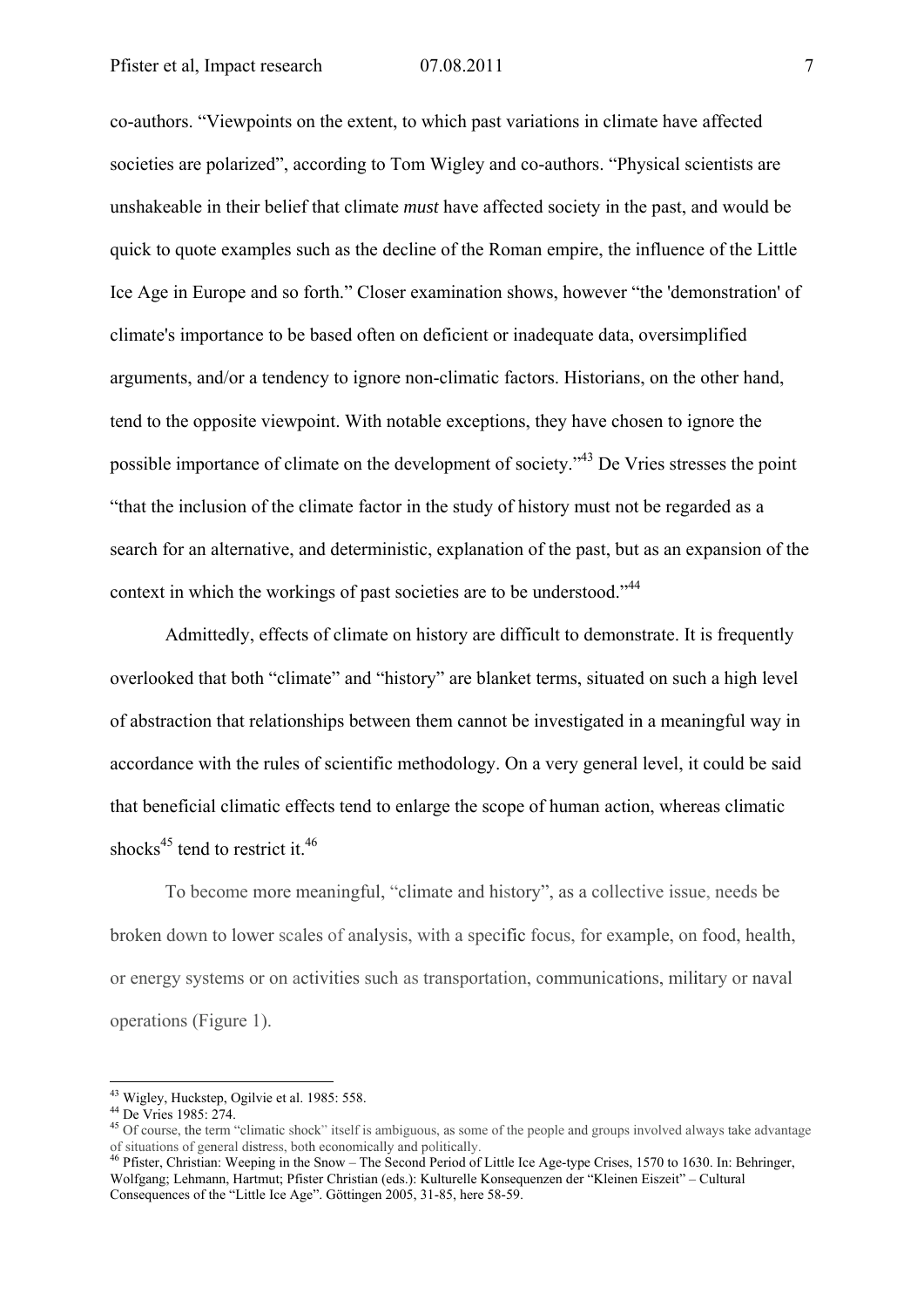

# *Figure 1: Impacts of Extreme Climate Events on Societies (Pfister 2007: 40).*

According to this model, climate variability is determined by the frequency, the severity and the level of accumulation of impacts as well as by their spatial range. Climate affects among other things the availability of water with its many ramifications, e.g. on irrigation, power generation and river navigation. It also affects food production and fuel demand as well as the health system. The adaptive strategies commanded by he impacted societies are of fundamental importance for their vulnerability.

In order to investigate interactions between the history of human societies and the dynamics of their quasi-natural environment, we have to bear in mind that processes in these two spheres usually follow their internal drive and are independent of each other. In the human realm, population growth, economic development, the construction of networks of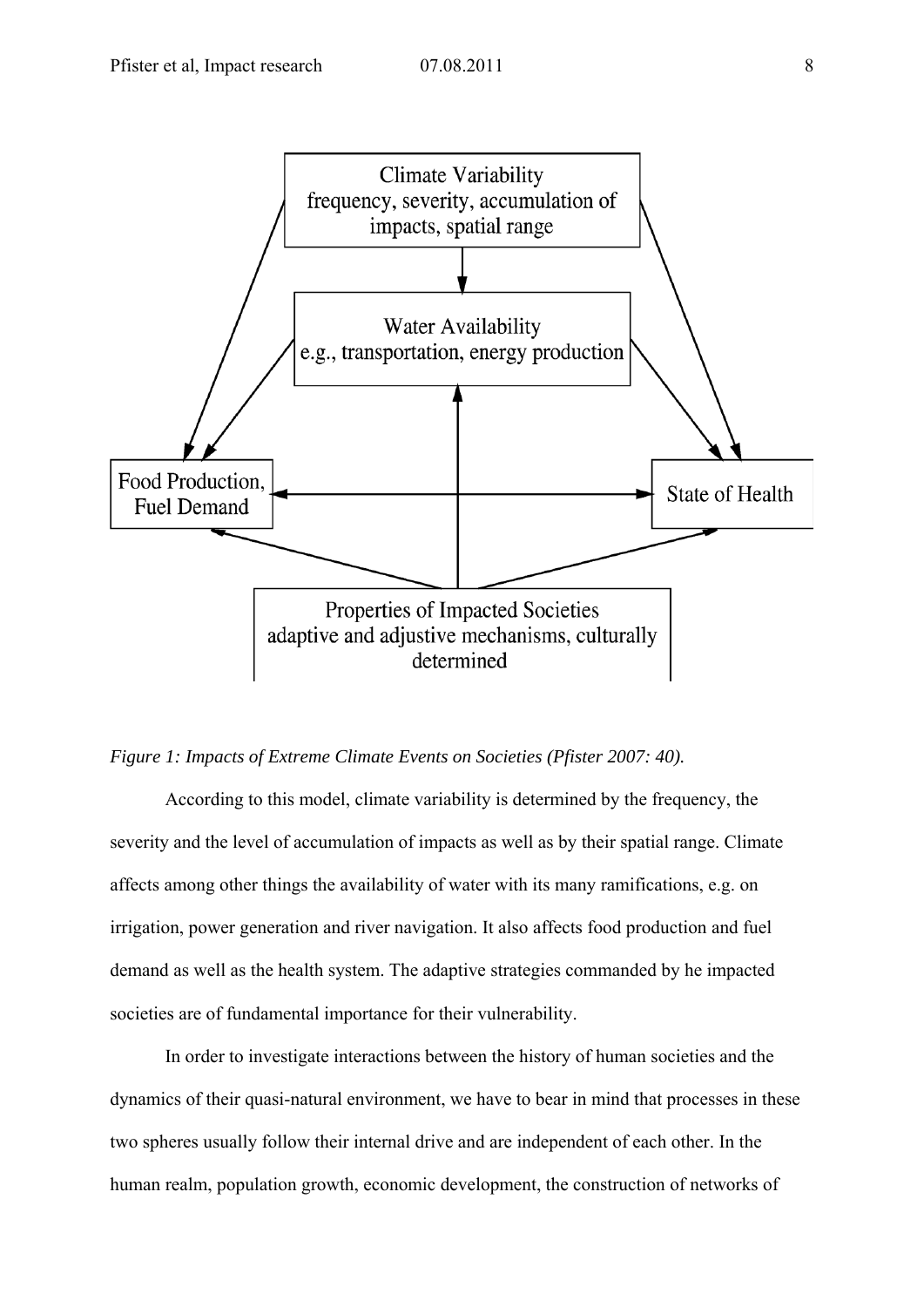communication, the move toward globalization, changes in fundamental institutional structure as well as the rise or decline of empires need to be taken into account, just to mention some of the most obvious examples.

In the sphere of the natural environment, changes to which humans contribute – such as soil salinity, deforestation and drops in ground-water levels – should be distinguished from exogenous factors such as fluctuations in solar activity, orbital changes of the earth, changes in sea surface temperature, etc. It is particularly difficult to bring processes between the two spheres in line, because they often take place on different temporal and spatial scales.

A common sequence in climate impact study involves ordering impacts parallel to the major domains of science beginning with the physical sciences (climate, biophysical effects) moving then to social sciences (economy, demography, social conflicts).<sup>47</sup> finally to cultural responses<sup>48</sup> and coping strategies (Figure 2). This approach assumes that effects of weather and climate triggered a chain of events that would not have occurred without this effect. The size of the top-down arrows indicates, how closely the effects are related to the climatic impact. The most immediate effects of extreme weather and induced extreme events are of course of a biophysical nature including primary (biomass) production, water availability and microorganisms.

<u>.</u>

<sup>&</sup>lt;sup>47</sup> Kates, Robert W.: The Interaction of Climate and Society. In: Kates, Robert W.; Ausubel, Jesse H.; Berberian, Mimi (eds.): Climate Impact Assessment. Studies of the Interaction of Climate and Society, SCOPE 27. Chichester 1985, 3-36. 48 Behringer, Wolfgang. Kulturgeschichte des Klimas. München 2007, here 7.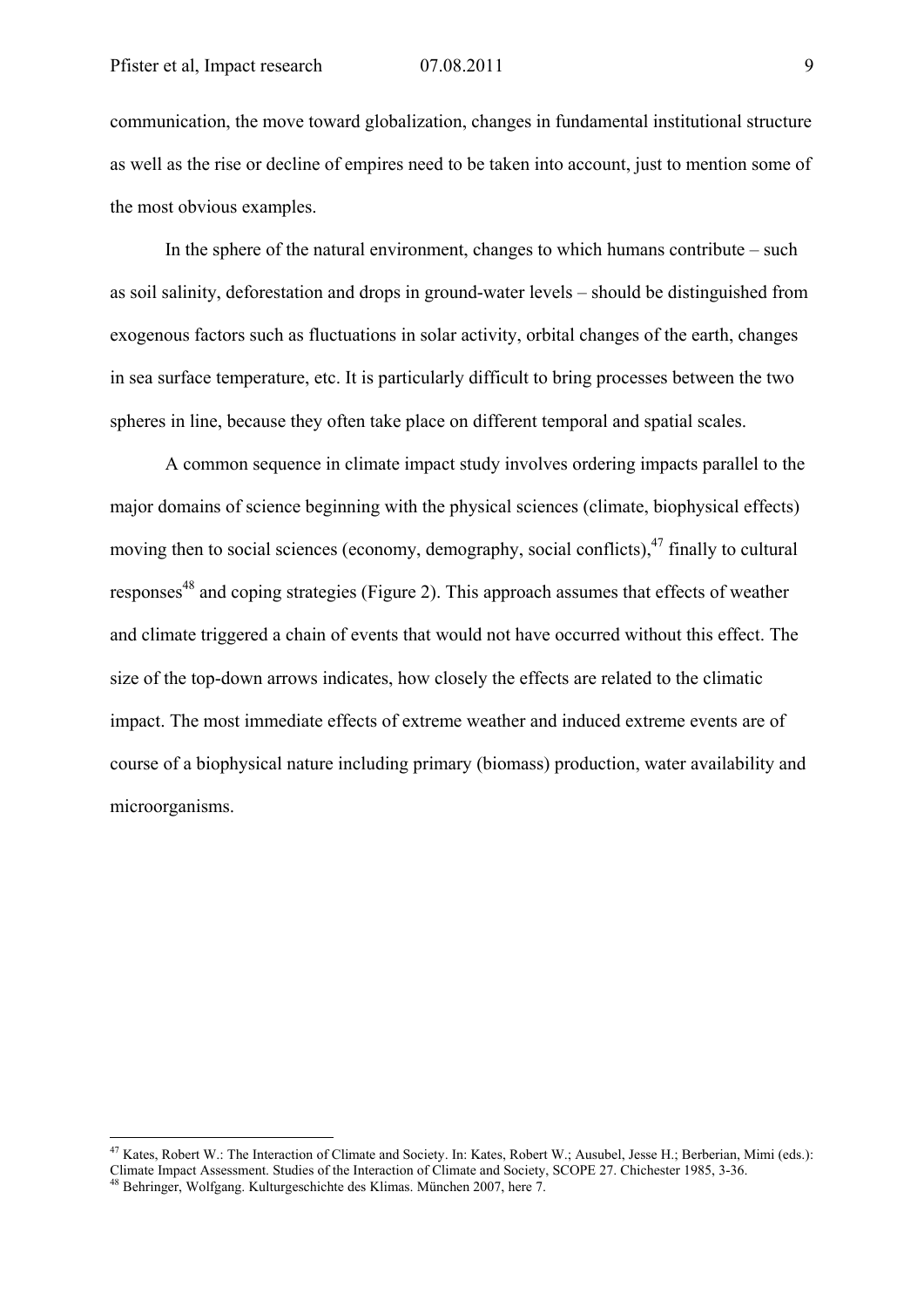

*Figure 2: Simplified climate-society interaction model (conference paper by Daniel Krämer adapted and augmented based on Kates (Interaction, 1985: 12) and Pfister (2007: 41)).* 

Fluctuations in food prices are among the most obvious of consequences of a second order, masked by the working of other factors, such as supra-regional trade, public grain stocking, hoarding and speculation, besides epidemics and epizootics. The impact of a third order makes itself felt mainly through demographic effects, such as a slump in the birth rate and excess mortality. Malnutrition is known to be contingent on distributional systems, in turn dependent on power relations, factors of class and gender, and the supportive capacity of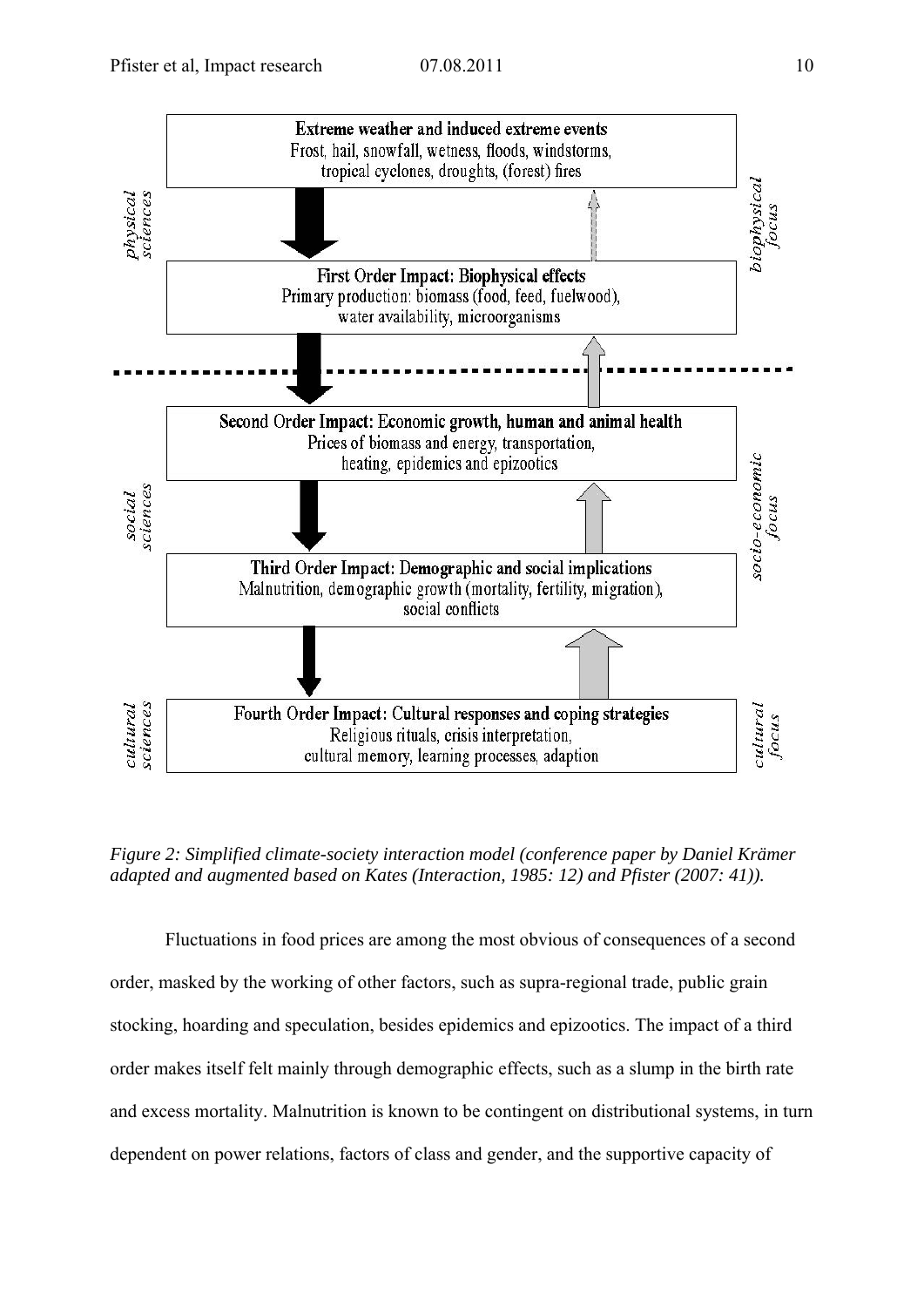social networks (e.g. Sen).<sup>49</sup> Relationships between demography, weather and climate are intertwined with epidemiological and public health contexts in ways that are inextricable and at the same time highly controversial.<sup>50</sup> Those relating weather to epizootics are just beginning to be explored.<sup>51</sup> The fourth order impact includes cultural responses, such as rogations,<sup>52</sup> coping strategies to adapt to meteorological stress in terms of learning processes.53 Bottom-up arrows indicate how broad the options of individual or collective actors are to cope with direct or indirect effects of meteorological stress. Presumably, measures directed at preventing famines (e.g. soup kitchens) and dampening price fluctuations (e.g. through improved transportation facilities and grain storage)<sup>54</sup> were possibly more effective than strategies of avoiding weather risks.<sup>55</sup>

The figure itself has mainly a heuristic value. The model does not include the many other variables which, apart from climate, affect the various types of human activity; nor does it specify in detail which climate variables are critical for each activity.<sup>56</sup> The order of impacts does not necessarily agree with the time sequence of events. Processes may as well pass off simultaneously or with different speed. Likewise, the many positive and negative feedback

<sup>&</sup>lt;sup>49</sup> Sen, Amartya: Food Entitlement and Economic Chains. In: Newman, Lucile F. (ed.): Hunger in History. Food Shortage, Poverty and Deprivation. Oxford 1990, 374-386.

 $50$  Post 1985.

<sup>51</sup> Campbell, Bruce M.S.; O'Grada, Cormac: Harvest shortfalls, grain prices and famines in pre-industrial England. Working Paper, 2009. Slavin, Philip: The Fifth Rider of the Apocalypse. The Great Cattle Plague in England and Wales and its Economic Consequences, 1319-1350. In: Cavaciocchi, Simonetta (ed.): Economic and Biological Interactions, in Preindustrial Europe from the 13th to the 18th Century. Firenze 2010, 165-179.<br><sup>52</sup> Barriendos, Mariano: Climate and Culture in Spain. Religious Responses to Extreme Climatic Events in the Hispanic

Kingdoms (16th-19th Centuries). In: Behringer, Wolfgang; Lehmann, Hartmut; Pfister Christian (eds.): Kulturelle<br>Konsequenzen der "Kleinen Eiszeit" – Cultural Consequences of the "Little Ice Age". Göttingen 2005, 379-414.

<sup>&</sup>lt;sup>53</sup> Pfister, Christian: Learning from nature-induced disasters. Theoretical considerations and case studies from Western Europe. In: Mauch, Christof; Pfister, Christian (eds.): Natural disasters, cultural responses. Case studies toward a Global Environmental History. Lanham 2009, 17-40.

<sup>54</sup> Arnold, David: Famine. Social crisis and historical change. Oxford 1988. O'Grada, Cormac: Famine. A short history. Princeton 2009. Campbell, O'Grada 2009. Wisner, Ben; Blaikie, Piers; Cannon, Terry et al.: At risk. Natural hazards, people's vulnerability and disasters. Second edition. London 2004. Newman, Lucile F. (ed.): Hunger in history. Food shortage, poverty, and deprivation. Oxford 1990.

<sup>&</sup>lt;sup>55</sup> Pfister, Christian: Das Klima der Schweiz von 1525 bis 1860 und seine Bedeutung in der Geschichte von Bevölkerung und Landwirtschaft. Bd. 2. Bern 1984, 49-60. Groh, Dieter: Strategien, Zeit und Ressourcen. Risikominimierung, Unterproduktivität und Mussepräferenz – die zentralen Kategorien von Subsistenzökonomien. in: Groh, Dieter (ed.):

Anthropologische Dimensionen der Geschichte. Frankfurt 1992, 54-113. Further references in Parry 1978.<br><sup>56</sup> Ingram, Martin J.; Underhill, David J.; Farmer, Greg: The use of documentary sources for the study of past climate

Wigley, Tom M.L.; Ingram Martin J.; Farmer, Greg (eds.): Climate and History. Studies in past climates and their impact on Man. Cambridge 1981, 180-213, here 22X.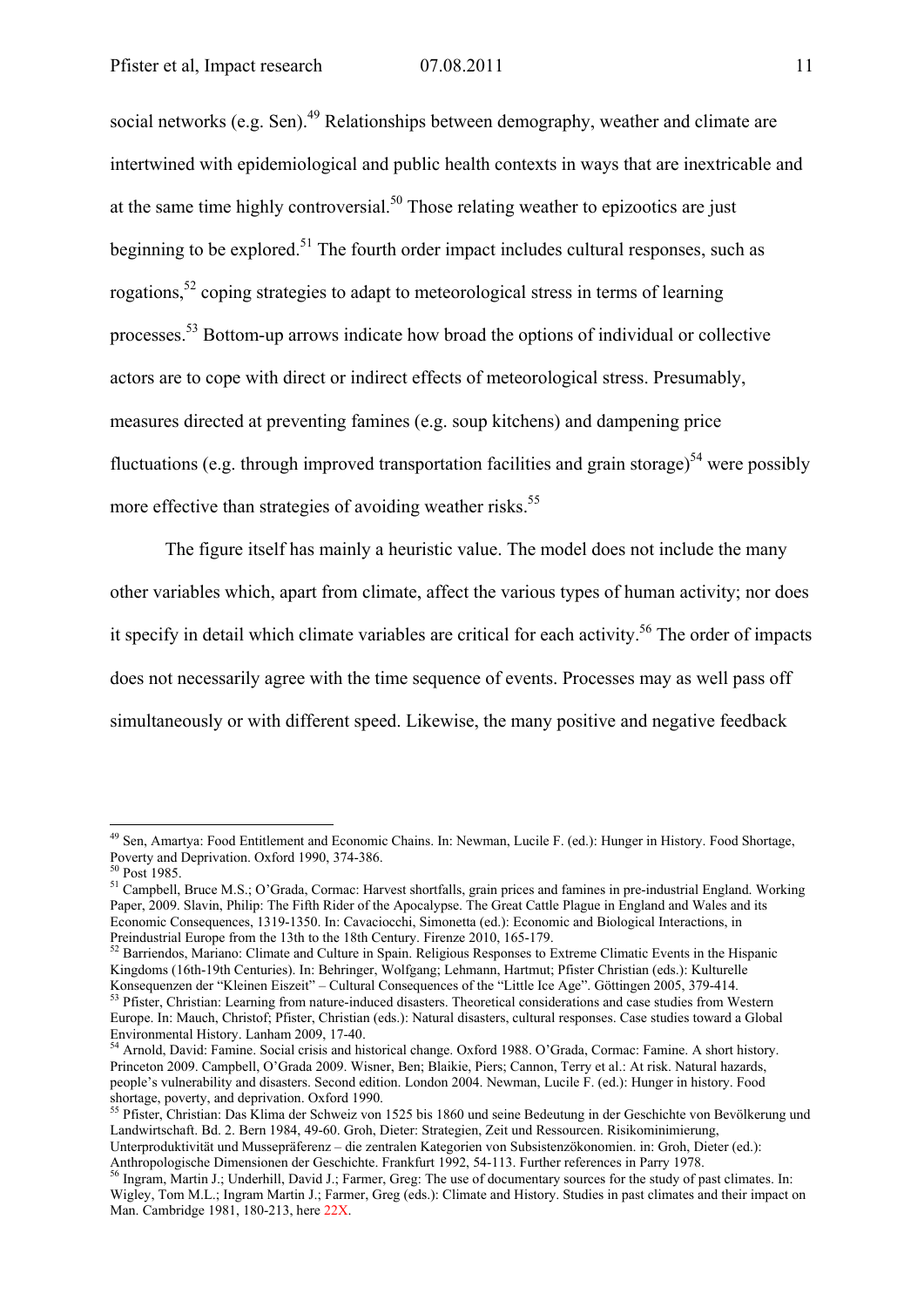loops contained in Bob Kates' seminal article are omitted in the different figures but described in the text.<sup>57</sup>

Linking these branches of knowledge from the two different "cultures", the natural sciences and the humanities,  $58$  is a difficult task, involving the integration of fundamentally different methodologies and models of explanation operating within different time-space frameworks. People committed to interdisciplinary approaches start from within their own discipline and then try to become familiar with other perspectives through reading relevant papers. For example, historians should become familiar with the various climatic factors to which different agricultural systems are sensitive.<sup>59</sup> What matters in people-climate interaction studies is the scale of time and space that is considered and also how time and space are conceptualised.<sup>60</sup>

Climate sciences starting from models of the physical world are directed at extending the climate record, mostly (annual) temperatures, as far back in time as possible on the basis of statistical procedures. Results of regional reconstructions are presented in the form of welltuned smoothed curves on a high level of temporal and spatial aggregation highlighting the key point at a glance, which involves a quest for generalization. Such macro-approaches are not suited for demonstrating people-climate interactions. A recent example is the tree-ring based 2500 year long reconstruction of Central European summer precipitation and temperature by Ulf Büngten and co-authors, in which they claimed that "temperature minima in the early 17th and 19th centuries accompanied sustained settlement abandonment during the Thirty Years and the modern migrations from Europe to America".<sup>61</sup> Their paper mirrors the point made by Nico Stehr and Hans von Storch that "a large proportion of today's climate

<sup>&</sup>lt;sup>57</sup> Kates. Interaction, 1985: 12-30.

<sup>&</sup>lt;sup>58</sup> Snow, Percy C.: The Two Cultures and the Scientific Revolution. New York 1959.<br><sup>59</sup> Parry 1978: 18.

<sup>60</sup> Kates, Interaction, 1985: 7-12.

<sup>&</sup>lt;sup>61</sup> Büntgen, Ulf; Tegel, Willy; Nicolussi, Kurt et al.: 2500 Years of European Climate Variability and Human Susceptibility. In: Science Express, 13 January 2011, 1-4, here 3.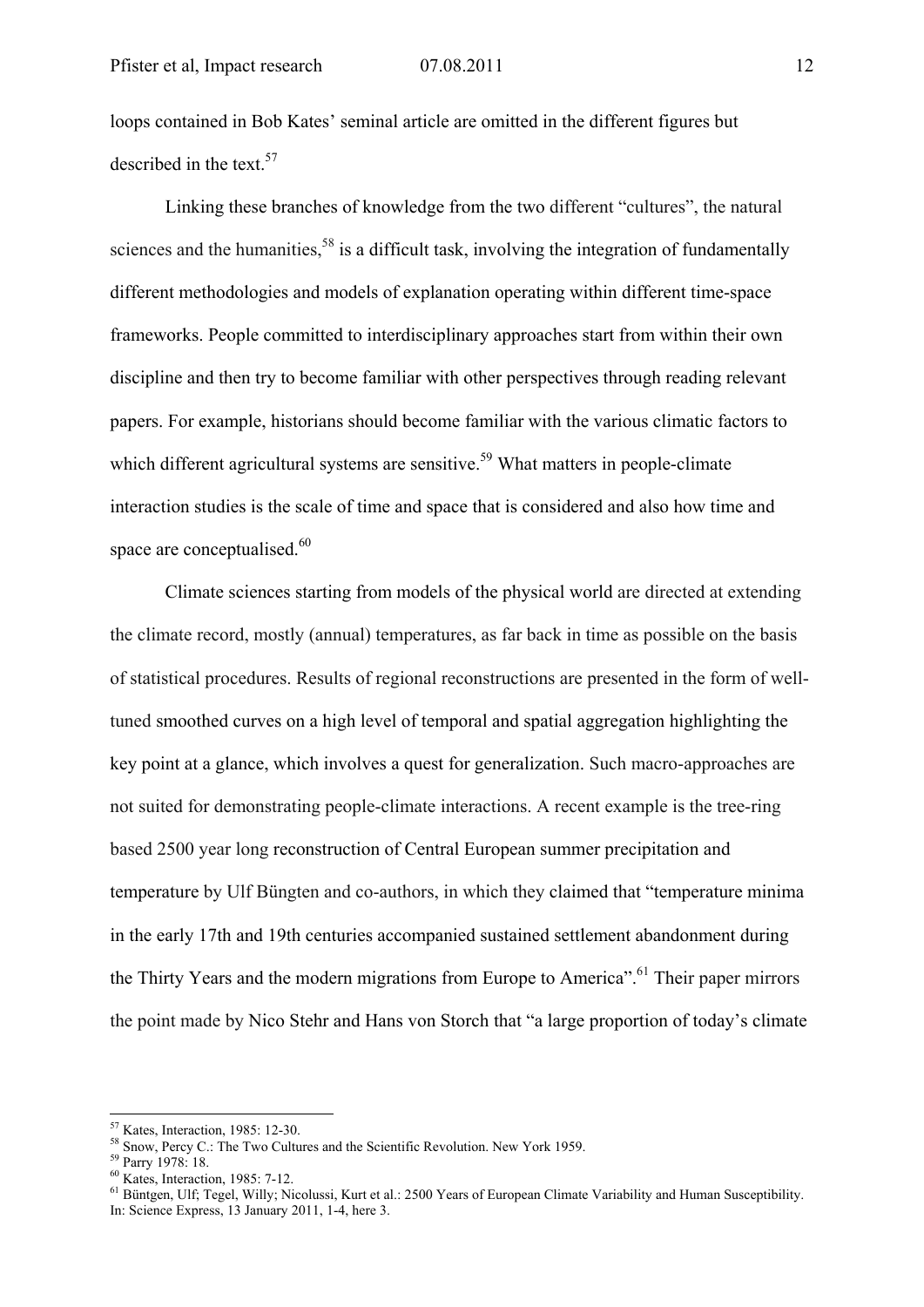impact research is genuine climate determinism".<sup>62</sup> Martin Parry notes in this context, that an investigation of the synchronicity of climatic and economic events infers a space-time coincidence rather than causality.<sup>63</sup> According to Jan de Vries, such practices are "by no means confined to climatologists. Indeed, historians often encourage such inferences via their tendency to regard the establishment of a chronological narrative of events as, by itself, tantamount to explanation."64 Historians, unlike scientists, "tend to eschew broad generalizations, partly because it is the detail, the differences from one case to another, which is central to historical research."<sup>65</sup>

Scientific investigations on people-climate interactions depend on written sources that are close to regional or local events. They should be primarily directed at investigating on how these societies worked in particular, which anomalous weather sequences involved the risk of widespread crop failures. Most environmental impacts described in historical sources happened within days, months or seasons, in some cases even within hours. Possible longer term consequences of environmental impacts are rarely addressed in the sources. On longer time scales, such micro-histories should look for changes in the frequency, severity and duration of adverse weather situations.<sup>66</sup>

Another major difference relates to the fact that natural sciences mainly depend on quantitative or quantified data, while human sciences mainly draw on narrative or qualitative evidence. "Linking these diverse methodologies […] is a major task for the emerging quasidiscipline of risk assessment. As yet, there has been no comprehensive study of the problems of integrating such scientific apples and oranges."<sup>67</sup> In some cases, however, despite the complex and often diffuse inherent interactions of temperature and precipitation, it may be

<sup>&</sup>lt;sup>62</sup> Stehr, Nico; Storch, Hans von: Von der Macht des Klimas. Ist der Klimadeterminismus nur noch Ideengeschichte oder relevanter Faktor gegenwärtiger Klimapolitik? In: Gaia. vol. 9/3. 2000. 187-195. here 187.

<sup>&</sup>lt;sup>63</sup> Parry, Martin L.: Climatic change and the agricultural frontier. A research strategy. In: Wigley, Tom M.L.; Ingram Martin J.; Farmer, Greg (eds.): Climate and History. Studies in past climates and their impact on Man. Cambridge 1981, 319-336, here 321.

<sup>64</sup> De Vries 1985: 277.

<sup>65</sup> Wigley, Huckstep, Ogilvie et al. 1985: 558.

<sup>66</sup> Pfister 2005.

<sup>67</sup> Kates, Interaction, 1985: 5.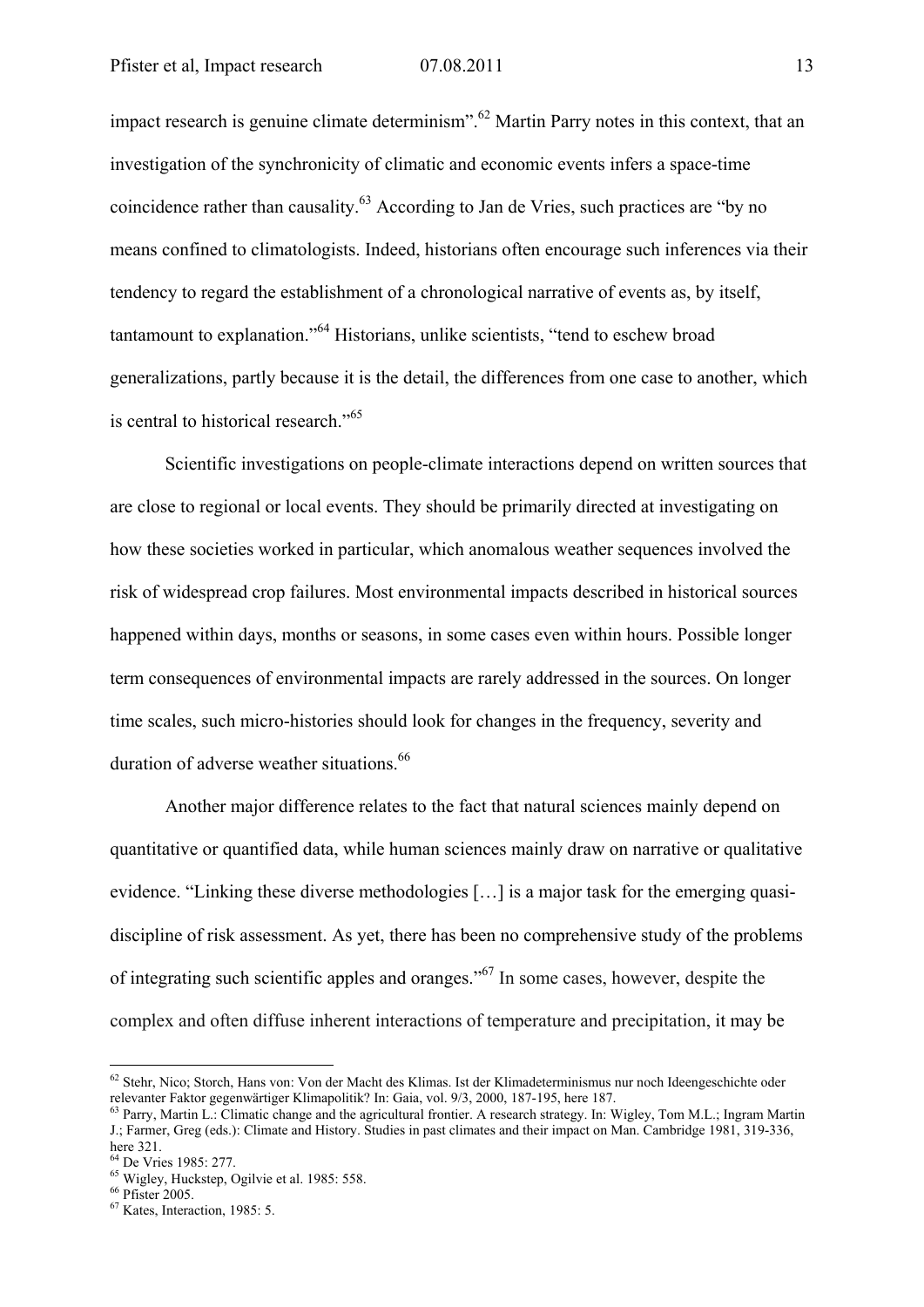possible to modelling crop-weather relationships.68 The links to societies, however, can hardly be quantified, one the one hand, because the needed data on agrarian production, demography etc. is hardly available. On the other hand, important factors such as human decision-making, the social environment or the political framework are not applicable for quantification. Even quantitative economic historian Jan de Vries suggested that in such cases "it is best to recognize frankly the limitations of current knowledge and build on it with careful observation leading to narrative reconstruction of the events at issue."69 Often, the approach of "semi-descriptive case studies"70 is used modelling biophysical climate impacts and completing the socio-economic impacts and responses with narrative evidence.<sup>71</sup>

In order to attempt this kind of modelling, an approach had to be developed to bring multi-monthly macro climate reconstructions and micro histories of weather and human affairs in line. The field of documentary data (see the review by Brázdil and coauthors<sup>72</sup>) not only includes all facets of evidence needed for reconstructing past weather and exploring anomalous weather induced impacts, $^{73}$  but also long series of continuous, quantitative and relatively homogeneous biophysical data which, like evidence from archives of nature, allow assessing multi-monthly estimates of temperature, and, less frequently, precipitation.<sup>74</sup>

In this view, expanding the index approach initiated by Charles E.P. Brooks and Hubert H. Lamb into a continuous monthly and seasonal ordinal temperature or precipitation index turned out to be a practicable solution. Such indices are a convenient way to converting weather narratives into quantitative data on climate and connecting them to available multimonthly temperature estimates from biophysical data. Pfister Indices, as Franz Mauelshagen

<sup>68</sup> Wigley, Huckstep, Ogilvie et al. 1985: 535.

<sup>69</sup> De Vries 1985: XXX.

<sup>70</sup> Ingram, Underhill, Framer 1981: XXX.

<sup>71</sup> Ingram, Underhill, Framer 1981: XXX.

<sup>&</sup>lt;sup>72</sup> Brázdil, Rudolf; Dobrovolný, Petr; Luterbacher, Jürg et al.: European climate of the past 500 years. New challenges for historical climatology. In: Climatic Change, vol. 101, 2010, 7-40.

<sup>&</sup>lt;sup>73</sup> Mauelshagen, Franz; Pfister, Christian: Vom Klima zur Gesellschaft. Klimageschichte im 21. Jahrhundert. In: Welzer, Harald; Soeffner, Hans-Georg; Giesecke, Dana (eds.): KlimaKulturen. Soziale Wirklichkeiten im Klimawandel. Frankfurt 2010, 241-269, here 243.

<sup>74</sup> Leijonhuvhud, Wilson, Moberg et al. 2010.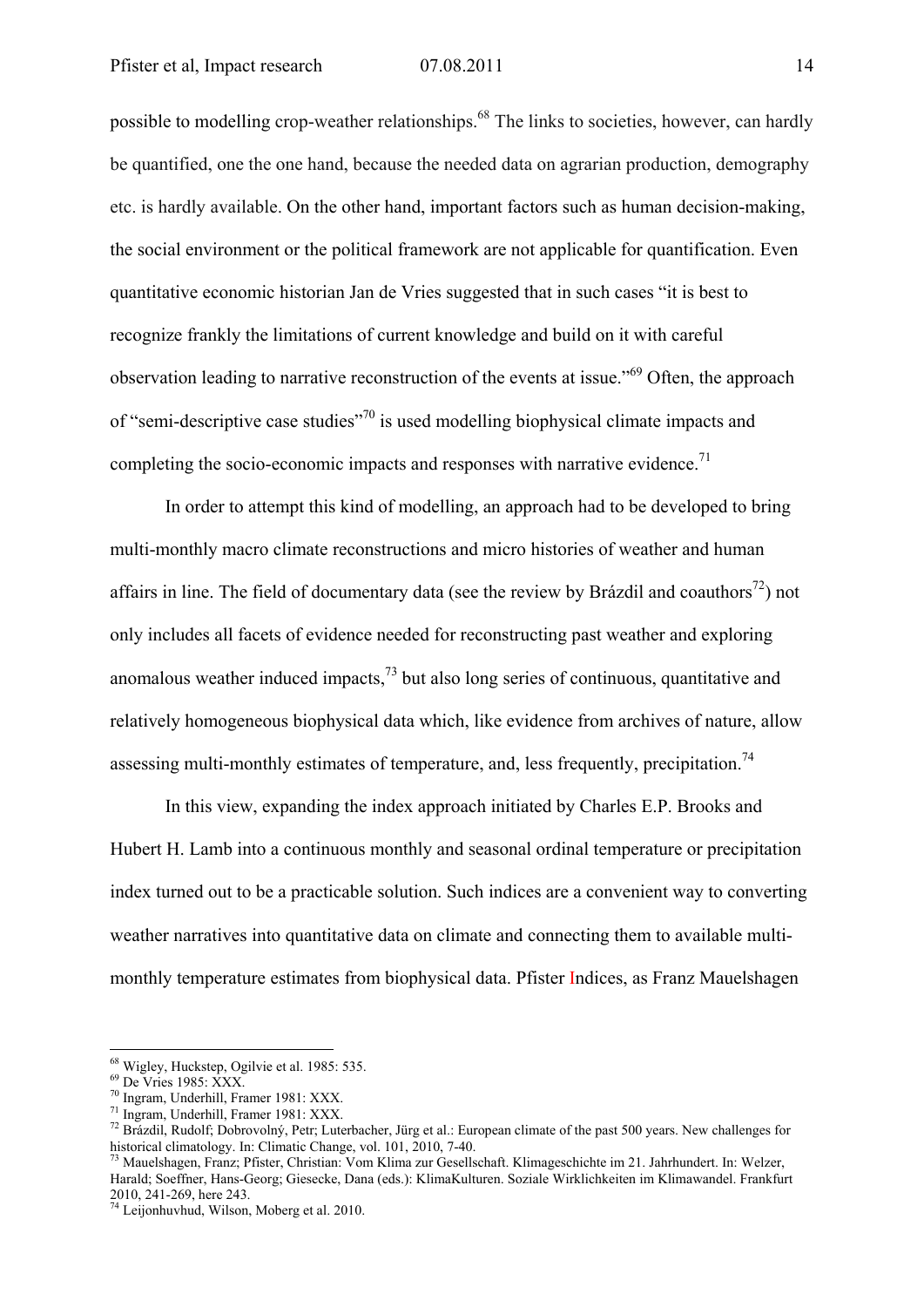named them,  $^{75}$  are synthetic variables on a seven-point scale ranging from -3 (very cold/very dry) to +3 (very warm/very wet) drawing on multifaceted fields of narrative and quantitative evidence.<sup>76</sup> In the absence of instrumental measurements Pfister Indices can be used for modelling relationships between climate and crops, prices or demographic variables (see 3.3.).

### **3. Case studies**

# **3.1. Approaches to study people's vulnerability to climate in the past?**

According to knowledge domain there are many different concepts of vulnerability that can hardly be brought in line. The growing body of literature on vulnerability contains a sometimes bewildering array of terms: vulnerability, sensitivity, resilience, risk, hazard etc.<sup>77</sup> Hans-Martin Füssel (2007) worked out a generally applicable vulnerability scheme distinguishing between four groups of related factors: (1) A focus of analysis such as the human-environment system, a population group, a geographical region or an economic sector; (2) an attribute of concern of the analysed system such as income, cultural identity or health; (3) a hazard which threatens attributes of the system; and (4) a temporal reference, because the risks to which a system is exposed, are expected to change significantly in the course of time. In his cross-tabulation (Table 1) he distinguishes an "internal" and an "external" sphere as well as a "socioeconomic" and a "biophysical knowledge" domain. What is "internal" or "external", depends, of course, on where the boundary between systems is drawn.

<sup>&</sup>lt;sup>75</sup> Mauelshagen, Franz: Klimageschichte der Neuzeit 1500-1900. Darmstadt 2010, here 55.

 $^{76}$  Pfister, Christian: Balancing between reconstructing past climate and human dimensions of destructive weather. The crux and challenge of Historical Climatology. In: RCC Perspectives, forthcoming.

<sup>&</sup>lt;sup>77</sup> Kasperson, Jeanne X.; Kasperson, Roger E.; Turner II, B.L. et al.: Vulnerability to global environmental change. In: Kasperson, Jeanne X./Kasperson, Roger E. (eds.): The social contours of risk. Vol. 2: Risk analysis, corporations and the globalization of risk. London 2005, 245-318, here 249-252. Brooks, Nick: Vulnerability, risk and adaptation. A conceptual framework. Tyndall Centre for Climate Change Research, Working Paper 38. Norwich 2003.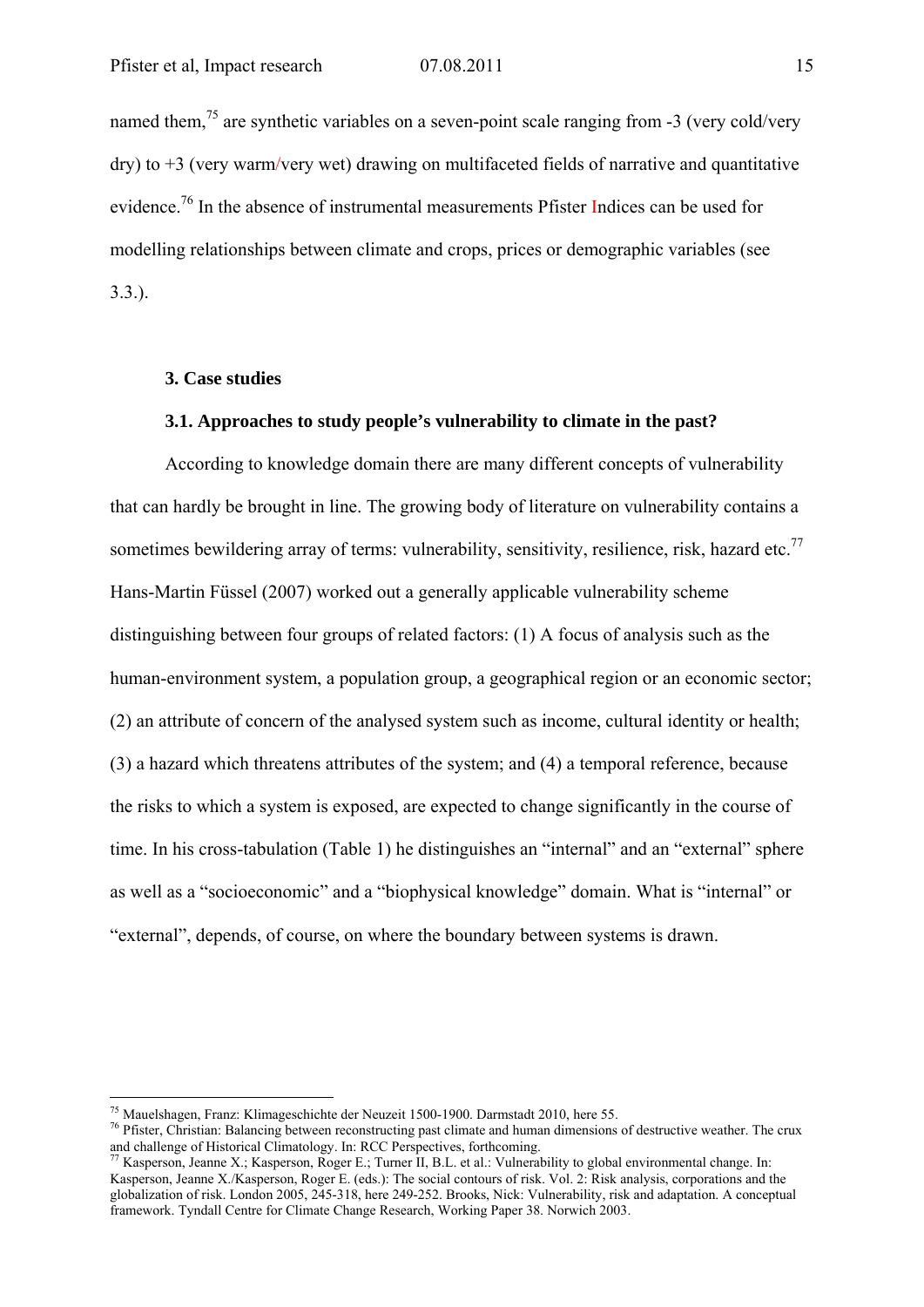|        | knowledge domain                                                                   |                                                            |  |  |  |  |
|--------|------------------------------------------------------------------------------------|------------------------------------------------------------|--|--|--|--|
|        | socioeconomic                                                                      | biophysical                                                |  |  |  |  |
| sphere | - household income<br><b>internal</b> - social networks<br>- access to information | - topography<br>- environmental conditions<br>- land cover |  |  |  |  |
|        | - national policies<br>external - international aid<br>- economic globalization    | - severe storms<br>- earthquakes<br>- sea-level change     |  |  |  |  |
|        |                                                                                    |                                                            |  |  |  |  |

|  |  |  |  | Table 1: Examples for each of the four categories of vulnerability factors classified according |  |
|--|--|--|--|-------------------------------------------------------------------------------------------------|--|
|  |  |  |  | to the dimensions sphere and knowledge domain. Source: Füssel, Vulnerability, p. 158.           |  |

Obviously, the keywords among the external socioeconomic factors, considering entries such as "international aid" and "economic globalization", are related to the present-day world rather than to the historical past. Entries such as "(over) taxation", "wars" and "embargoes" would be more adequate, as well as "climate extremes", "epidemics" and "epizootics" with regard to external biophysical factors.

"The interaction model [Figure 2] recognizes that impacts are joint products of the interaction of climate and society. Under such conditions, similar climatic impacts will have different socio-economic consequences under different sets of social conditions. These social conditions determine, whether a society is more or less vulnerable to a undesired variability in climate or more or less able to utilize the opportunity provided by a favourable variant."78 The issue of exploring people's vulnerability to climatic shocks has thus two dimensions.<sup>79</sup> On the one hand, social vulnerability focuses on the ability of people to cope with occurring or anticipated external stress. It is well known that some communities are more susceptible to damage from external shocks than others, though the impact may be similar. Poverty and inequality, lack of food entitlement, insurance availability and housing quality undermines a group's ability to anticipate, cope with, resist and recover from external shocks.<sup>80</sup> Some of theses factor are related to a different organisation of material and human resources on a local

<sup>1</sup> 78 Kates, Interaction, 1985: 6.

 $79$  Allen, quoted in Brooks 2003: 4.

<sup>80</sup> Cross, quoted in Brooks 2003: 4.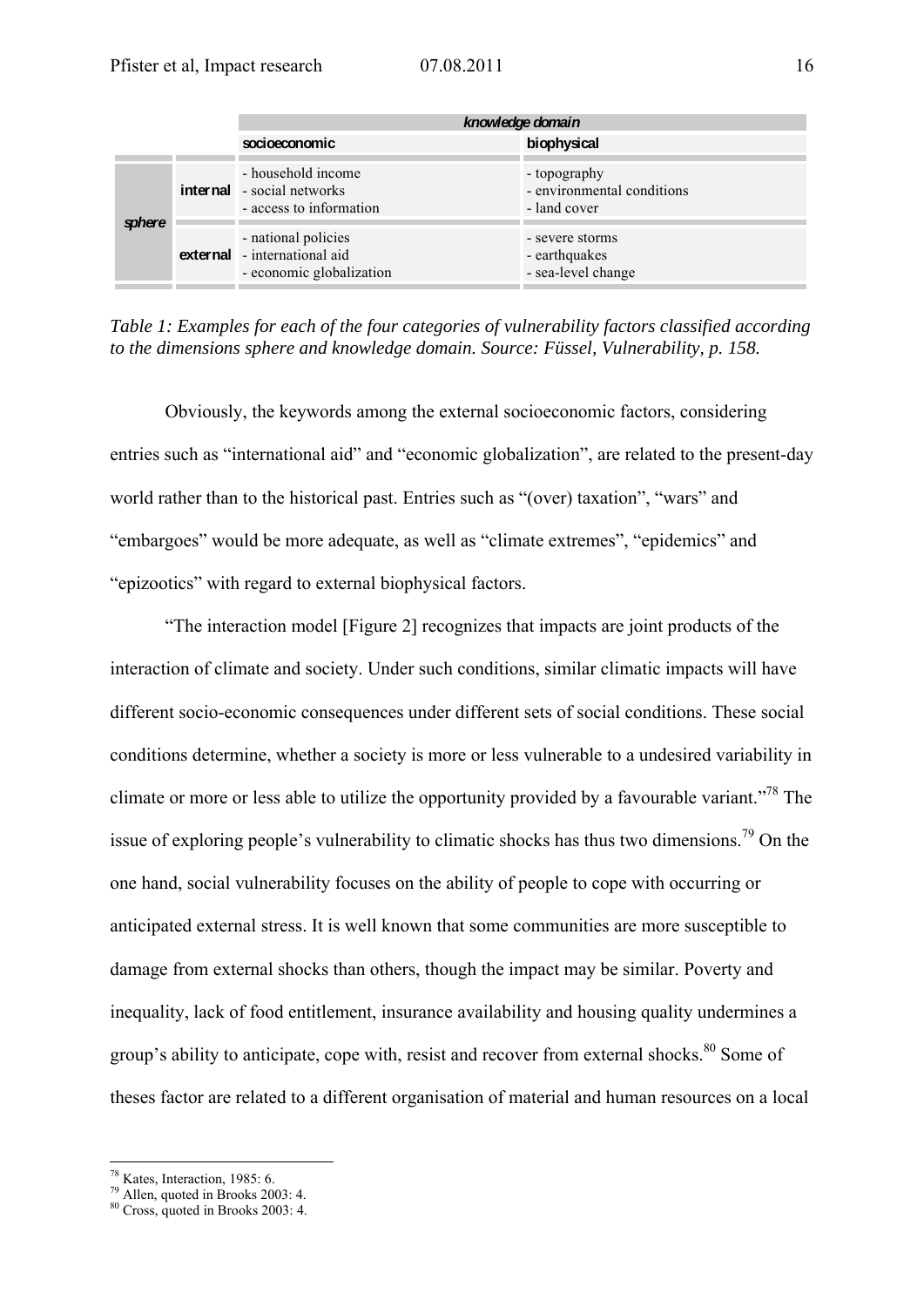scale, whereas social, macro-economic, political and environmental shortcomings are often located on much larger scales. This cluster includes the level of socio-economic development (taking into account the degree of social stratification), demographic growth, the quality of infrastructure, the availability of technical equipment and the performance of governmental institutions. Social vulnerability exists within human systems independently of external hazards.

On the other hand, adaptive changes to reduce risk will only become effective in face of an external impact in the future.<sup>81</sup> The success of adaptation to climatic stress depends on both the rate of environmental change being faced and the rate of change possible in the adaptive response.<sup>82</sup> In any case, factors need to be identified that were contributing to increase or decrease vulnerability. Early enough, individuals, households, communities or territorial governments try to learn from external shocks to be better prepared to face future impacts. Learning not only involves individuals, but also organizations such as communities, governments and business firms, which have set boundaries for membership and established rules governing the delegation of competence and decision-making.<sup>83</sup> To what extent communities really adapted to crises and disasters, will only be revealed through another impact, which may occur decades later.<sup>84</sup>

An extreme event involves interacting human and environmental factors taking place on different temporal and spatial scales.<sup>85</sup> "Whatever the choice of events for which impacts are to be studied, an impacted group, activity or area exposed to those events must be selected." Vulnerability studies need to be addressed within a rather small framework of regional case-studies. This spatial concentration is connected to the multifaceted political, social and cultural settings affecting human perception of the world. "In historic studies, the

 $81$  Brooks, 2003: 5.

<sup>&</sup>lt;sup>82</sup> Driver, Thackwray S.; Chapman, Graham P.: Time-Scales and Environmental Change. London 1996, here 259.<br><sup>83</sup> Argyris, Chris; Schön, Donald A.: Organizational learning II. Theory, method, and practice. Reading 1996, he

<sup>85</sup> Driver, Chapman 1996: 259.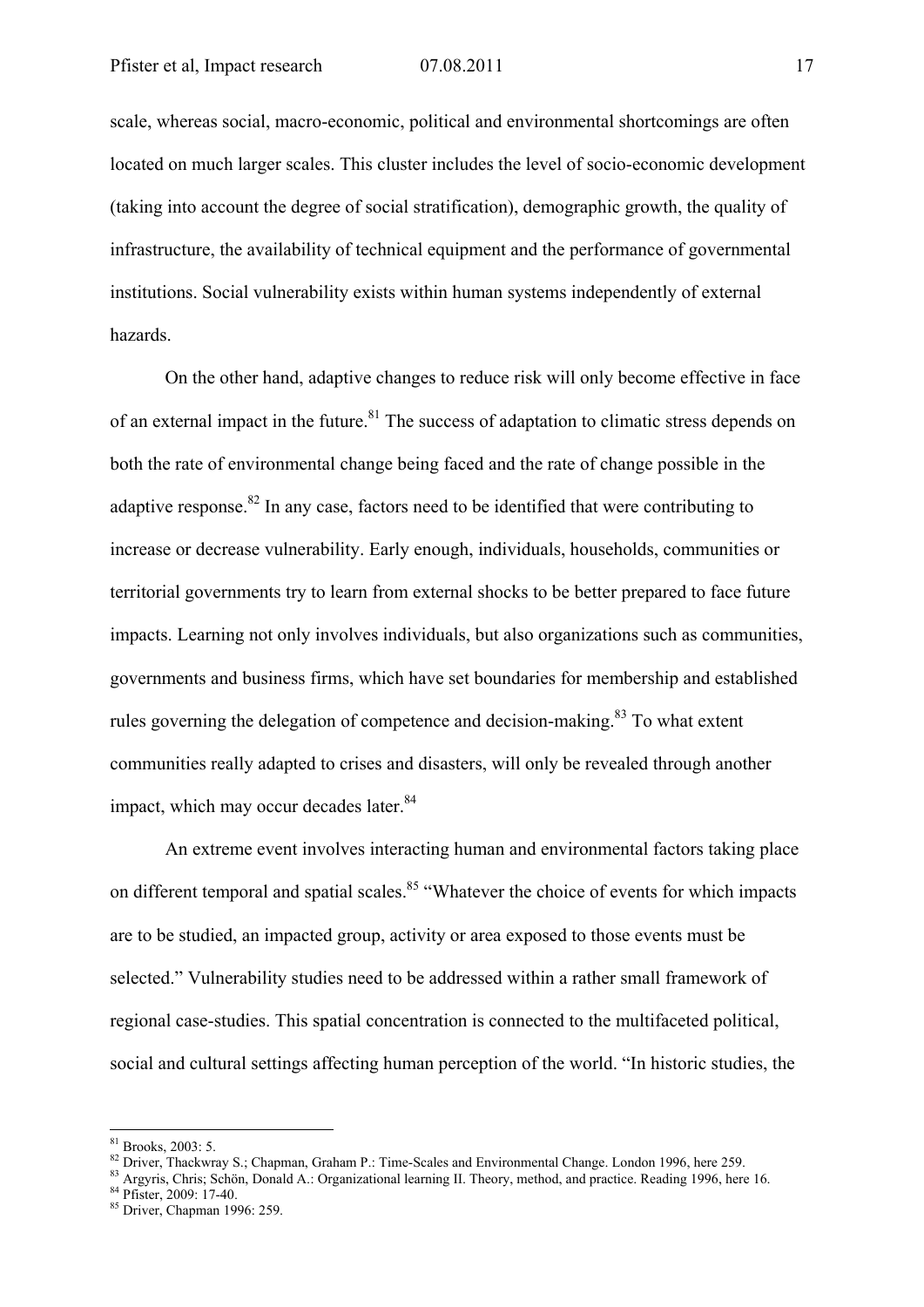availability of data usually dictates the unit to be studied".<sup>86</sup> In most cases, such evidence is produced in the regional context of communities, territories or nation-states.

Vulnerability was not static but dynamic and could vary from region to region within relatively small spaces. In Switzerland, the impacts of the last "year without a summer" 1816 resulted in an East-West- and a North-South-Pattern. At the beginning of the crisis, towns depending on the market, wine-growing areas on the shores of the lakes in the Swiss Plateau and crop-growing areas in the Swiss Plateau were more vulnerable than cattle-breeding regions, the inner alpine zones and the proto-industrialized regions of Eastern Switzerland and the Jura Mountains. Later on, vulnerability shifted to the densely populated, protoindustrialized and market integrated regions.<sup>87</sup>

Case studies in terms of absorbing narratives are closest to the experience of individuals and adequate to the preferences of a broad readership. However, they are not easily brought into a more general picture of climate variability, inasmuch as they should not only stand for themselves. This leads to an imbalance in how we actually understand past socio-environmental interactions: the emphasis as we go back in time from the present focuses increasingly on local and regional case-studies.<sup>88</sup>

Subsequently, some case studies on societal vulnerability to weather and climate are presented without, however, providing a full review on the abundant literature in this field. In dependence of Martin Ingram and co-authors<sup>89</sup> the studies are classified according to the timescales of impacts distinguishing between (1) short term weather shocks, (2) multi-seasonal to multiannual anomalous weather conditions, (3) multidecadal variations, and (4) "Little Ages" such as the European Medieval Warm Period $90$  and the Little Ice Age.

<sup>86</sup> See for both quotes Kates, Interaction, 1985: 10.

<sup>87</sup> Krämer, Conference Paper.

<sup>88</sup> Dearing et al., in press.

<sup>89</sup> Ingram, Underhill, Farmer 1981: XXX.

<sup>&</sup>lt;sup>90</sup> The current term "Medieval Climate Anomaly" coined from an extra-European perspective suggests the existence of climate "normal". See Hulme, Dessai, Lorenzoni et al. 2009.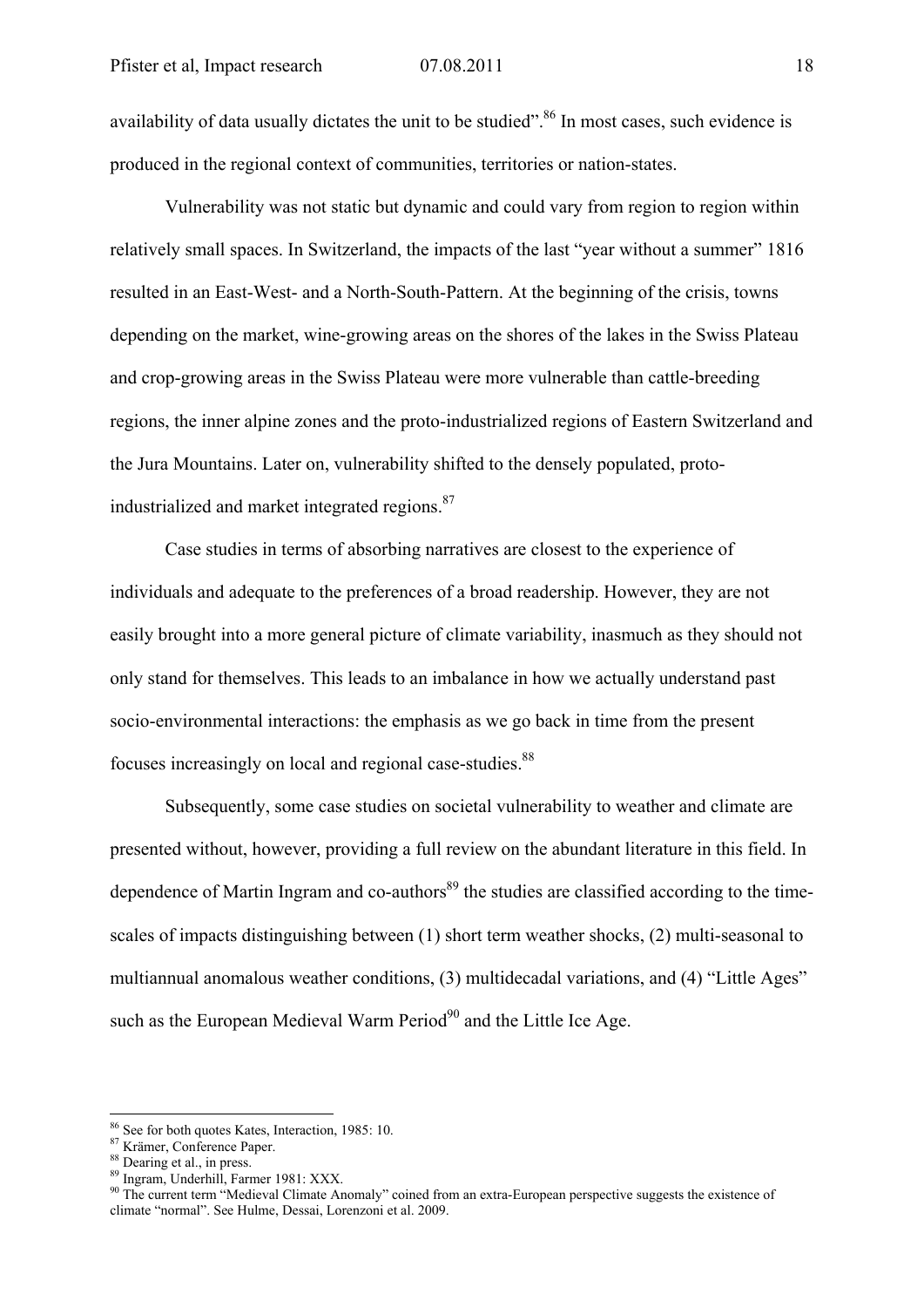### **3.2. Short term weather shocks**

Weather extremes on the daily or sub-daily level may sometimes produce longer term effects. Notably, the impact of a "silent killer", severe frost, is underestimated in this respect, particularly with regard to high altitudes or latitudes. One frosty night coming at a critical point in the agricultural cycle can destroy the entire harvest. The worst example is known from Finland.<sup>91</sup> On September 3, 1867, an early frost struck in the northern and eastern part of the country. Vegetation was so far delayed at that time that spikes of barley being covered with ice were still nearly green. As the country had already consumed its regular grain reserves after a sequence of several poor harvests, the train of events led to a severe famine, the last peacetime disaster of this kind in Europe. "As people migrated in search of food and work, they spread epidemics, and communities began to suffer not only from hunger and despair but also from disease. In spring of 1868 mortality rose steeply. The total population in Finland dropped by 6 percent, while the number of births, reflecting the seriousness of this famine, fell by almost a third."<sup>92</sup> Communications, prior to the advent of the railway, were still poor, and this was one reason why the central government in Helsinki was too slow for sending the needed quantities of emergency grain in time.  $93$ 

For Southern Germany an exceptional case of crops destructed by severe night frost at the end of May is documented in the Little Ice Age: The astronomer Friedrich Rüttel reported from the Stuttgart area that he found cat-ice on the water in several places on the morning of 27 May, 1626. Overnight, grapevines, rye and barley were frost-burnt. Leaves of trees had turned black. This devastating event, together with subsequent crop failures, cattle diseases and price-surges shaped the witch-hunts in the following years.<sup>94</sup> Alone in the Duchy of

<sup>&</sup>lt;sup>91</sup> Myllyntaus, Timo: Summer Frost. A Natural Hazard with Fatal Consequences in Preindustrial Finland. In: Mauch, Christof; Pfister, Christian (eds.): Natural disasters, cultural responses. Case studies toward a Global Environmental History.

 $92$  Myllyntaus 2009: 85.

<sup>93</sup> Myllyntaus 2009: 85.

<sup>94</sup> Pfister, Christian: Climatic Extremes, Recurrent Crises and Witch Hunts. Strategies of European Societies in Coping with Exogenous Shocks in the Late Sixteenth and Early Seventeenth Centuries. In: The Medieval History Journal, vol. 10/1-2, 2007, 1-41, here 62.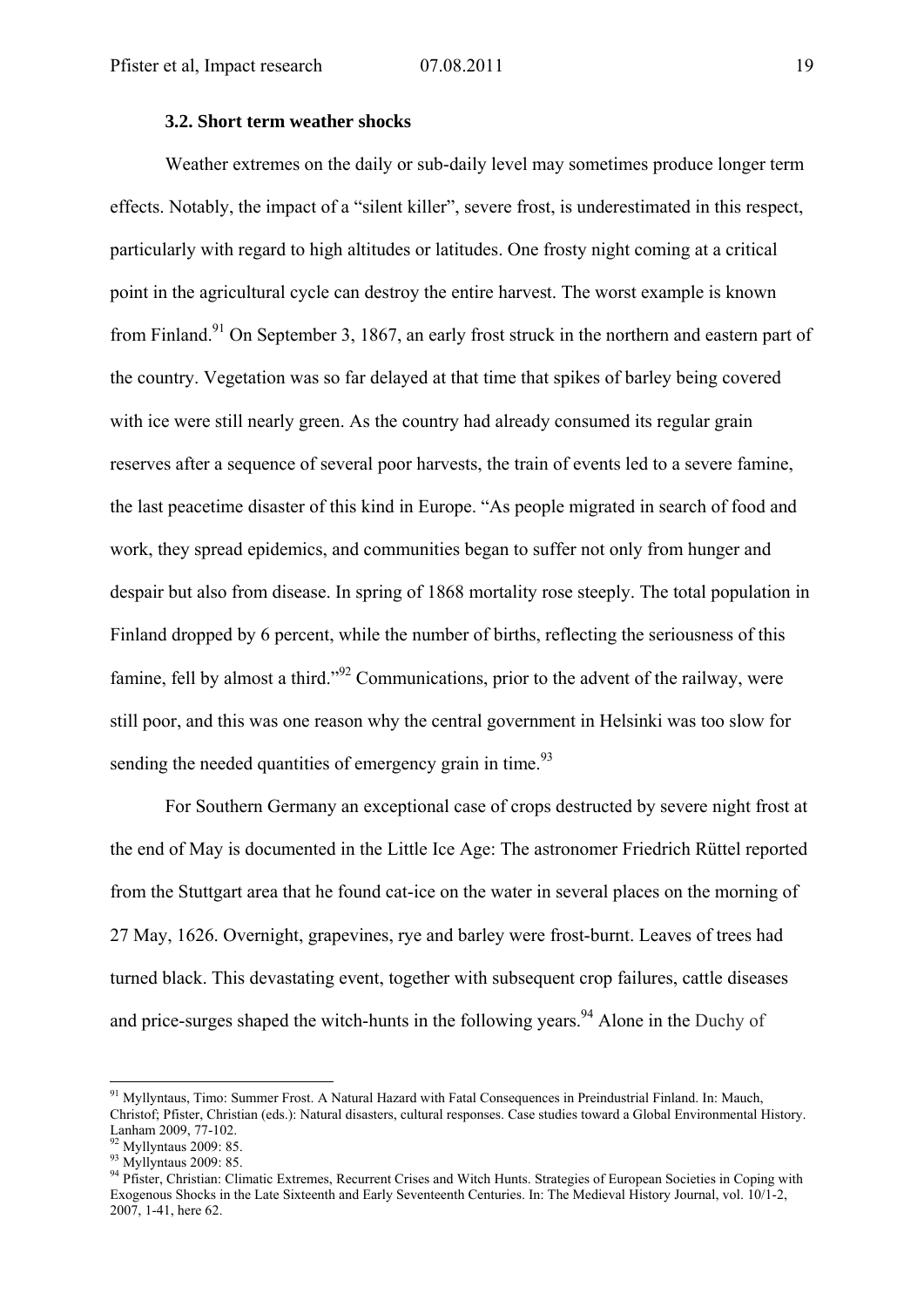1

Westphalia and in the Cologne archbishophric, archbishop Ferdinand of Bavaria had up to 2,000 persons burned as witches in the years after 1626.<sup>95</sup> Links to social and cultural history are obvious from this example. Likewise, extreme winter cold-waves repeatedly wiped out frost sensitive crops such as olives and citrus fruits in the Mediterranean region.<sup>96</sup> The best known example is the steamroller of arctic air advancing between January  $5<sup>th</sup>$  and  $6<sup>th</sup>$ , 1709 from northern France to the Mediterranean<sup>97</sup> leading in Provence to famine, vagrancy and riots.98

The impact of hailstorms in history is usually underestimated, even by disaster historians,<sup>99</sup> disregarding the far reaching hailstorm sweeping through France in June 1788 contributing to the grain price peak at the eve of the Bastille storm in July, 1789.<sup>100</sup> Since the Middle Ages narrative sources report extreme hailstorm almost annihilating crops within a broad area. In some regions, the traumatic experience of such events gave rise to annual "hail processions" in the early summer ending often near small stone cross memorials in the fields, where a high mass was celebrated.<sup>101</sup>

Severe winter storms, even really extreme ones, were less consistently inscribed in the cultural memory than devastating hailstorms, despite (or because of?) they involved longstanding destruction of strategically important timber resources and essential fruit-trees, as the

Dietrichstein Domains of Dolni Kounice and Mikulov between 1650 and 1849 according to Official Economic Records of Natural Disasters. In : Geografický časopis, vol. 55/4, 2003, 325-353. Mauelshagen, Franz: Sharing the risk of hail. Insurance, reinsurance, and the variability of hailstorms in Switzerland, 1880-1932. In: Environment and History, vol. 17/1, <sup>100</sup> Grove, Richard H.: The Great El Niño of 1789-93 and its Global Consequences. Reconstructing an Extreme Climate

Event in World Environmental History. In: The Medieval History Journal, vol. 10/1-2, 2007, 75-98, here 92-93.<br><sup>101</sup> Pfister, Christian: "The Monster Swallows You". Disaster Memory and Risk Culture in Western Europe 1500-20 RCC Perspectives, 2011, here 12. http://www.carsoncenter.uni-muenchen.de/publications/rcc\_perspectives/index.html

<sup>&</sup>lt;sup>95</sup> Behringer, Wolfgang: Weather, Hunger and Fear. Origins of the European Witch-Hunts in Climate, Society and Mentality. In: German History, vol. 13/1, 1995, 1-27, here 3.

<sup>96</sup> Salmelli, Daniele: L'alluvione e il freddo: il 1705 e il 1709. In: Finzi, Roberto (ed.): Le Meteore e il Frumento. Clima Agricoltura, Meteorologia a Bologna nel '700. Bologna 1986, 17-98, here 27.<br><sup>97</sup> Lachiver, Marcel: Les années de misère. La famine au temps du Grand Roi 1680-1720. Paris 1991, here XX.<br><sup>98</sup> Pallach, Ulrich-Christian: Hunge

auf die Dritte Welt. München 1986, here XX.<br><sup>99</sup> Exceptions are e.g. Brázdil, Rudolf; Valášek, Hubert; Svitak, Zbynek: Meteorological and Hydrological Extremes in the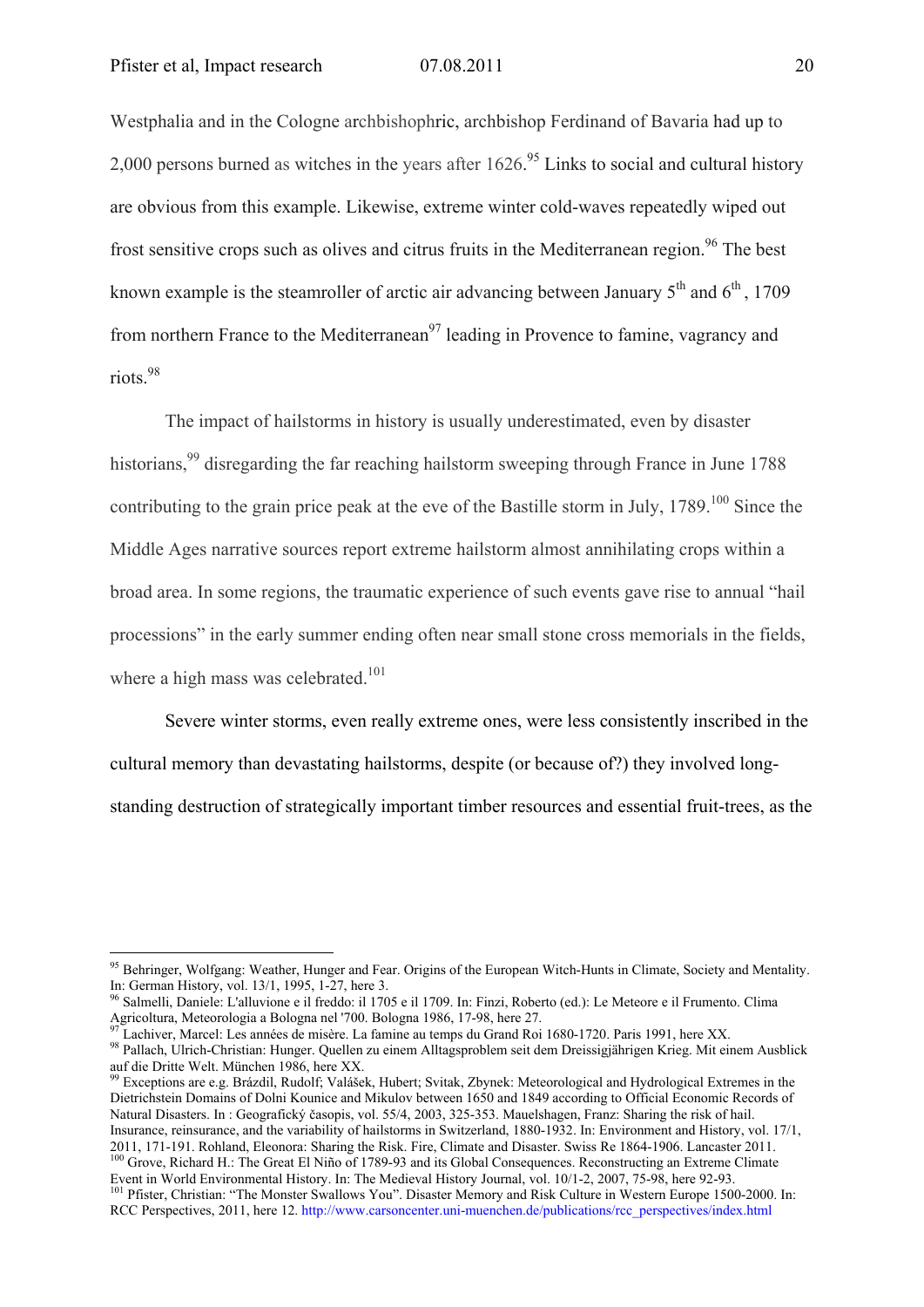case study about the sequence of violent winter-storms named "Hilaire-Prisca" in January, 1739, suggests for France and Switzerland.<sup>102</sup>

### **3.2. Multi-seasonal to multiannual anomalous weather conditions**

Historical climate impact research was and still is mainly connected to studies about subsistence crisis at the regional level. Such crises grew often out of clusters of destructive weather conditions persisting for several seasons or years, often in combination with wars or internal disorder. Sequences of anomalous weather effects have a cumulative impact, often affecting the entirety of food resources including substitutes and exhausting stocks in function of their duration. Therefore, analyses of weather impacts should not be restricted to the basic staple food, usually some kind of grain, but include animal products, fruit and, in the case of Western Europe and the Mediterranean region, also wine. In addition, we have learnt from Bruce Campbell and Philip Slavin that such studies should look for side indirect impacts of adverse weather in the form of cattle plague, affecting drought power and thus grain production as well as protein supplies on the (multi-) decadal time-scale.<sup>103</sup>

The following discussion is focussed on western and central Europe disregarding the many valuable studies on subsistence crises attempted for other regions of the world.<sup>104</sup> In this context the first author of this paper developed a climate-impact model tailored to food production within the agrarian economies in the mixed economies of southern central Europe, where grain was the staple crop on the basis of the three-field system in combination with dairy and/or wine production. The climate sensitivity of the main sources of food, grain, wine and dairy products was investigated using both present and historical knowledge. It turned out that a given set of specific sequences of weather spells over the agricultural year, called

<u>.</u>

<sup>&</sup>lt;sup>102</sup> Pfister, Christian; Garnier, Emmanuel; Alcoforado Maria, Joao et al.: The meteorological framework and the cultural memory of three severe winter-storms in early eighteenth-century Europe. In: Climatic Change, vol. 101/1, 2009, 281-310.<br><sup>103</sup> Campbell, Bruce: Four famines and a pestilence. Harvest, price, and wage variations in England, In: Liljewall, Britt; Flygare, Iréne A.; Lange, Ulrich et al. (eds.): Agrarhistoria på många sätt; 28 studier om manniskan och jorden. Festskrift till Janken Myrdal på hans 60-årsdag (Agrarian history many ways: 28 studies on humans and the land, Festschrift to Janke Myrdal 2009). Stockholm 2009, 23-56. Slavin 2010.

<sup>&</sup>lt;sup>104</sup> Conference Paper Endfield and others.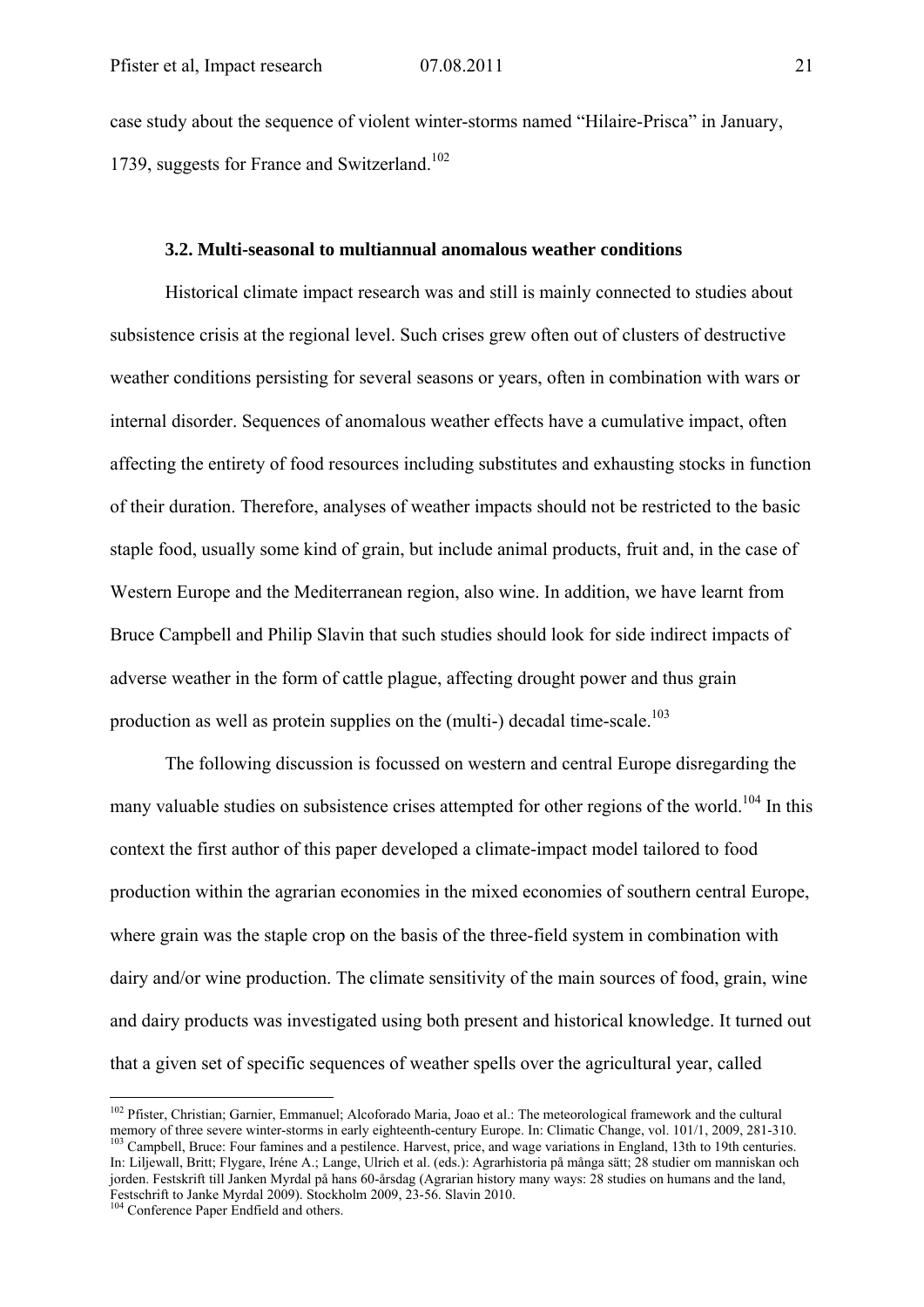"Little Ice Type Impacts" (LIATIMP), were likely to paralyze even sophisticated systems of risk avoidance (see Table 2).<sup>105</sup> "Years without a summer" affecting vine harvests, the nutrient content of hay harvests (and thus mild yields in the subsequent winter half-year) as well as the quality of harvested grain had the worst effects. It is frequently overlooked that harvesting during rain spells often involved sprouting of the ears and severe impinged on baking quality and stocking ability of grain.<sup>106</sup>

| Critical Months   | Agricultural Products |                |              |  |  |
|-------------------|-----------------------|----------------|--------------|--|--|
|                   | Grain                 | Dairy Products | Vine         |  |  |
| September-October | Wet                   | Cold           | Cold and Wet |  |  |
| March-April       | Cold                  | Cold           | (Late Frost) |  |  |
| July-August       | Wet                   | Wet            | Cold and Wet |  |  |

Italics: Weather Conditions Affecting the Volume of Harvests or Animal Production. Bold: Weather Conditions Affecting the Quality (i.e., the Content in Nutrients or Sugar) of Crops.

*Table 2: Weather Related Impacts Affecting the Agricultural Production of Traditional Temperate Climate Agriculture in Europe. Source: Pfister 2005: 65.* 

This model (Table 2) was used in a semi-descriptive case study comparing "Little Ice Age Type" impacts in Bohemia, which is part of today's Czech Republic and in the Swiss Canton Bern during the well known European subsistence crisis in the early 1770s. Comparisons of case-studies would, in a sense, entail that some common properties are found between the cases. In this case, however, differences largely prevailed. On the one hand, the duration of climatic stress was shorter in Switzerland, considering the lower impact factor and the lower variability of grain prices. While both countries experienced a more or less similar impact in 1769 and 1770, causing two successive harvest failures. Switzerland being closer to the Azores anticyclone escaped in 1771 whereas in Bohemia suffering from another wet

<sup>&</sup>lt;u>.</u>  $^{105}_{106}$  Pfister 2005: 62-68.<br> $^{106}_{106}$  References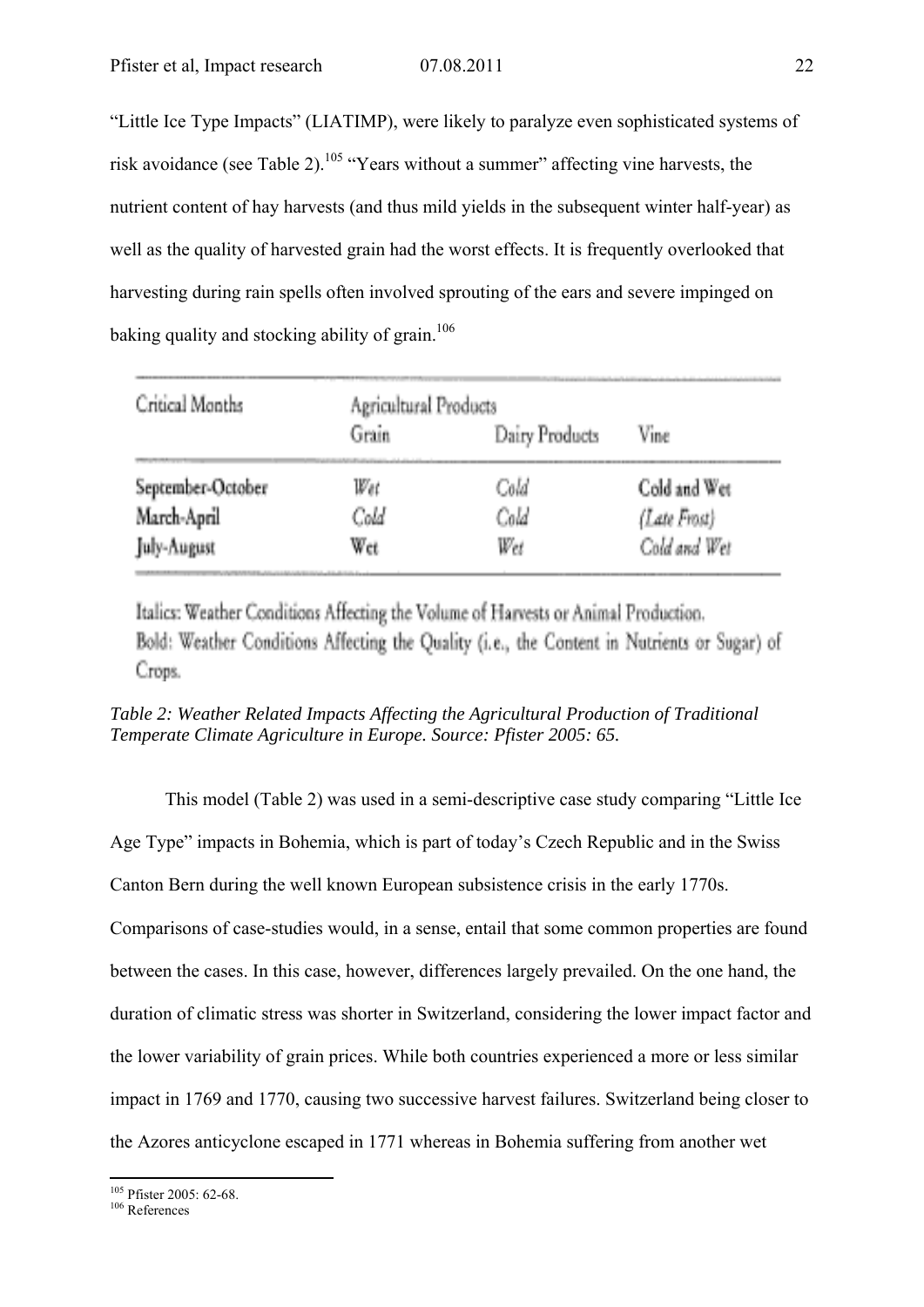summer harvests failed for a third time. Differences in social vulnerability (magnitude of tax burden, existence of grain-stores, introduction of the potato, poor-relief efficiency) were even more pronounced between the two regions. Mortality in Bohemia related to skyrocketing grain prices, while people in the Canton Bern just suffered from a hunger crisis.<sup>107</sup>

## **3.3. Multidecadal variations in climate**

Multidecadal and multiseasonal variations in climate, disregarding the recent period of anthropogenic Global Warming, are relatively rare within Europe in the last millennium,  $^{108}$ and societal impacts can so far only be demonstrated for a few of them.<sup>109</sup>

The best documented example concerns the period 1570 to about 1630. The years around 1570 were the onset of a period of climatic deterioration which came to a climax during the 1590s and early 1600s. In order to highlight the outstanding character of this period, the average air pressure at sea-level was reconstructed by Professor Jürg Luterbacher, today in Giessen, for the period 1585 to 1597 (Figure 3).

<sup>&</sup>lt;sup>107</sup> Pfister, Christian; Brázdil, Rudolf: Social vulnerability to climate in the "Little Ice Age". An example from Central Europe in the early 1770s. In: Climate of the Past, vol. 2, 2006, 115-129.<br><sup>108</sup> Examples<br><sup>109</sup> See e.g. Pfister, Christian; Brázdil, Rudolf; Glaser, Rüdiger (eds.): Climatic Variability in Sixteenth-Century Europe and

Its Social Dimension. Dordrecht 1999.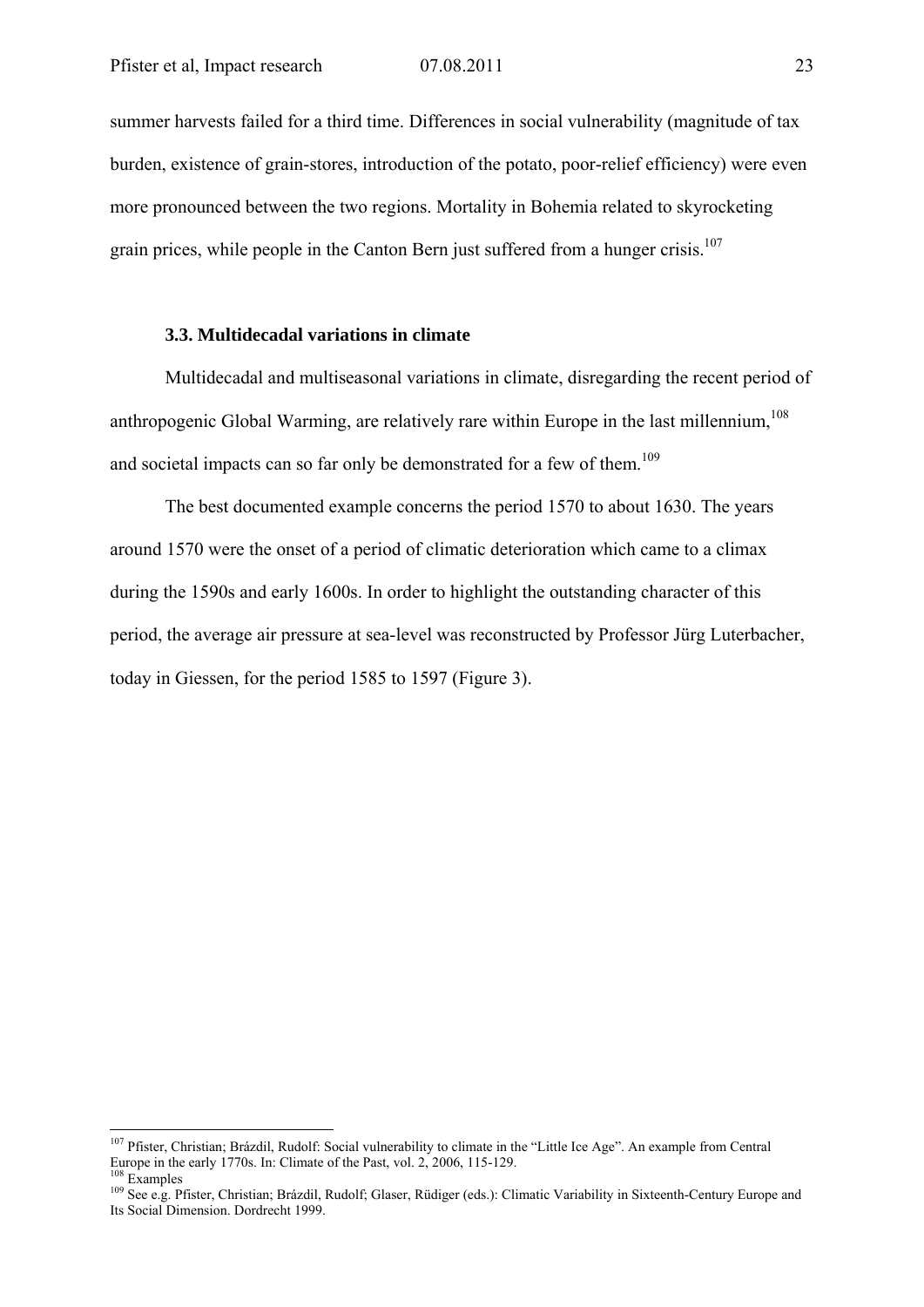

*Figure 3: Average Air Pressure in Europe During the Summer, 1585 to 1597.(L = mean centre of the large troughs which frequently steered cool and humid air into mainland Europe). Source: Jürg Luterbacher in Pfister, 2007: 53.* 

Average weather during these 13 summers was dominated by subnormal pressure over large parts of Central Europe and by a weak and remote Azores anticyclone. Such synoptic situations lead to cool and rainy weather in relationship to the passage of frontal systems from the west and north-west. The somewhat higher pressure over Iceland points to occasional northerly flows, which may have moved polar air through the eastern Atlantic towards Central Europe. At present, such situations usually last for a week, in severe cases up to a month. In the late sixteenth century, summers were predominantly cool and rainy for no less than 13 years, including, however, a hot and dry summer in 1590. This pattern affected continental Europe north of the Alps from the Massif Central to Poland. Temperatures in Central Europe<sup>110</sup> from 1501/65 to 1566/1630 dropped in all seasons, by 0.9 °C in winter, by 0.4 °C in

<sup>&</sup>lt;sup>110</sup> Comprising the territory of today's Germany, Czech Republic and Switzerland.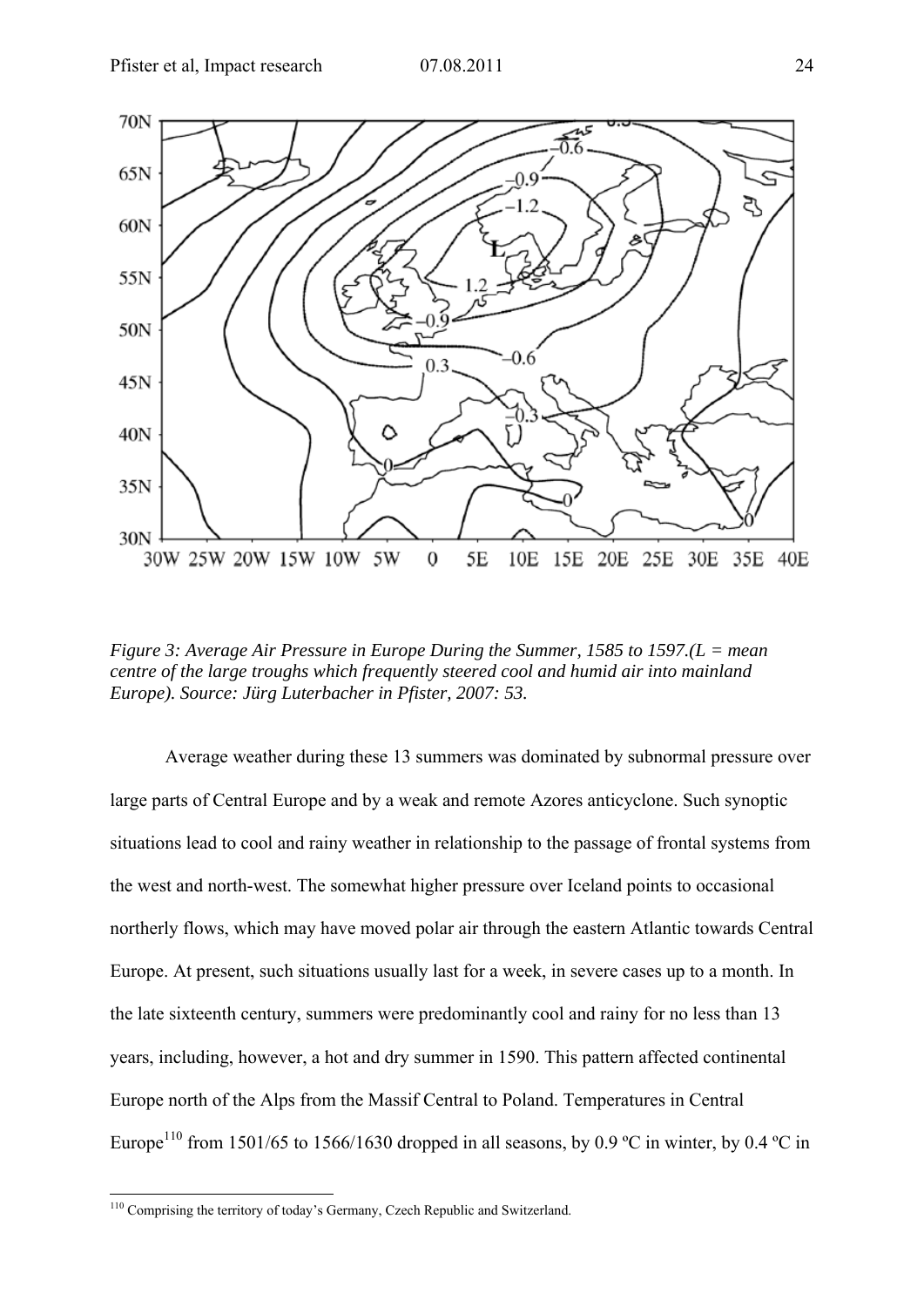spring, by 0.7 °C in summer and by 0.3 °C in autumn.<sup>111</sup> The likely causes of this climatic shift are related to enhanced volcanic activity.<sup>112</sup>

Among the observers, who were aware of such fundamental changes in the nature of seasons, the Swiss politician and scientist Renward Cysat wrote in his collection of miscellaneous information known as the "Collectanea":

*"[…] during recent years the weather and other things have taken such a peculiar and astounding course and undergone such extraordinary alterations [...] [that we had to record it] [...] as a warning to future generations. Unfortunately because of our sins, for already some time now the years have shown themselves to be more rigorous and severe than in the earlier past, and deterioration amongst creatures, not only among mankind and the world of animals but also of the earth's crops and produce, have been noticed, in addition to extraordinary alterations of the elements, stars and winds."113*

The period 1560 to 1630 has, compared to preceding and subsequent periods, a significantly higher level of climatic stress, to conclude from the temperature and precipitation indices, the depressed level of vine production in Switzerland<sup>114</sup> and elsewhere,<sup>115</sup> and perhaps a substantial reduction in protein availability.<sup>116</sup> Reliable data on aggregate grain production are not available. At least, grain prices in southern central Europe were significantly higher during this period.<sup>117</sup> However, as economic historian Jan de Vries warns, we have to be very cautious to accept price fluctuations as a proxy for fluctuations in

<sup>&</sup>lt;sup>111</sup> Calculated from Dobrovolný, Moberg, Brázdil et al. 2010.

<sup>&</sup>lt;sup>112</sup> Palmer, Anne S.: High-precision Dating of Volcanic Events (A.D. 1301–1995) Using Ice Cores from Law Dome,<br>Antarctica. In: Journal of Geophysical Research, vol. 106/D22, 2001, 28089-28096.

<sup>&</sup>lt;sup>113</sup> Renward Cysat, translated by Pfister 2007: 54.<br>
<sup>114</sup> Pfister 2005: 70.<br>
<sup>115</sup> Landsteiner 2005: XX.<br>
<sup>116</sup> Christian Pfister, Das Klima der Schweiz von 1525 bis 1860 und seine Bedeutung in der Geschichte von Bevölkerung und Landwirtschaft. 2 Bde. Bern, Paul Haupt, 1984, XXX. 117 Pfister 2005: XXX.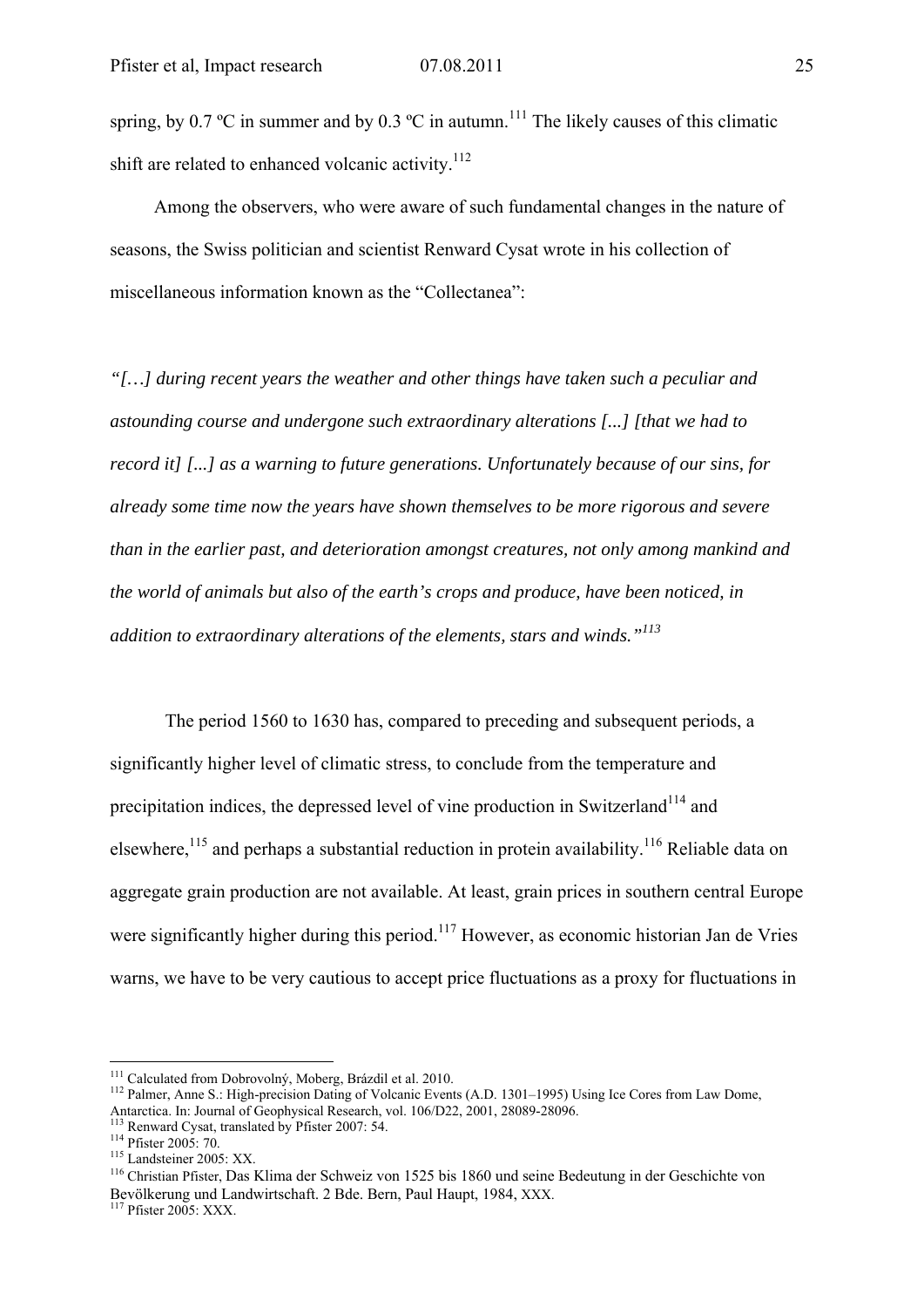the volume of output.<sup>118</sup> Walter Bauernfeind and Ulrich Woitek using both grain price data as well as temperature and precipitation indices for Germany, found that the impact of climate increased in the course of the sixteenth century.<sup>119</sup> Otherwise, the impact of wars should not be underestimated: In many parts of Europe, the 1590s were a period of crisis and turmoil.

In 1985, Peter Clark published a book of essays on this period that did not receive the attention it deserved.<sup>120</sup> Observers in France, England, Italy and Spain referred to the 1590s as a time of great upheaval.<sup>121</sup> From the mid-1580s to the late 1590s, France suffered from harvest failures, epidemics and religious warfare. Likewise, England and Scotland saw a disastrous sequence of harvest failures (1593-1597) with economic depression, widespread poverty and high mortality from plague and starvation. In Austria there were large-scale peasant uprisings between 1594 and 1597 precipitated by higher food prices. Turning to Scandinavia we hear of crop failures in Sweden (1596–1603) with great scarcity and starvation in the West and South,<sup>122</sup> as well as in Finland (1595-1601).<sup>123</sup> Sicily and Naples were shaken by a subsistence crisis in 1590-1592. Likewise, parts of Spain suffered from harvest failures in the  $1590s$ .<sup>124</sup> Perceptions of and responses to such changes in central Europe, including mass burning of witches.<sup>125</sup> were described by cultural historians.<sup>126</sup> Probably, effects of climatic change were masked by the working of other factors mainly warfare, socio-economic and political inadequacies.

A period of multidecadal climatic shift occurred after the onset of the Little Ice Age in the fourteenth century, whereupon seasonal temperature patterns, not speaking about

<sup>&</sup>lt;sup>118</sup> De Vries 1980 and 1985.

<sup>&</sup>lt;sup>119</sup> Bauernfeind, Walter; Woitek, Ulrich: The influence of Climatic Change on Price fluctuations in Germany during the 16hth Century Price Revolution. In: Climatic Change, vol. 43, 1999, 303-321.

<sup>&</sup>lt;sup>120</sup> Clark, Peter (ed.): The European Crisis of the 1590's. Essays in Comparative History. London 1985.<br><sup>121</sup> Clark, European Crisis, 1985.<br><sup>122</sup> Clark, Peter: Introduction. In: Peter Clark (ed.): The European Crisis of

London 1985, 3-22, here 7.<br><sup>123</sup> Myllyntaus 2009: 83.

<sup>124</sup> Clark, Introduction, 1985: 4.<br>
<sup>124</sup> Clark, Introduction, 1985: 4.<br>
<sup>126</sup> E.g. Behringer 1995. Pfister 2007.<br>
<sup>126</sup> E.g. Behringer 2007 as well as contributions in Behringer, Lehmann, Pfister (eds.) 2005.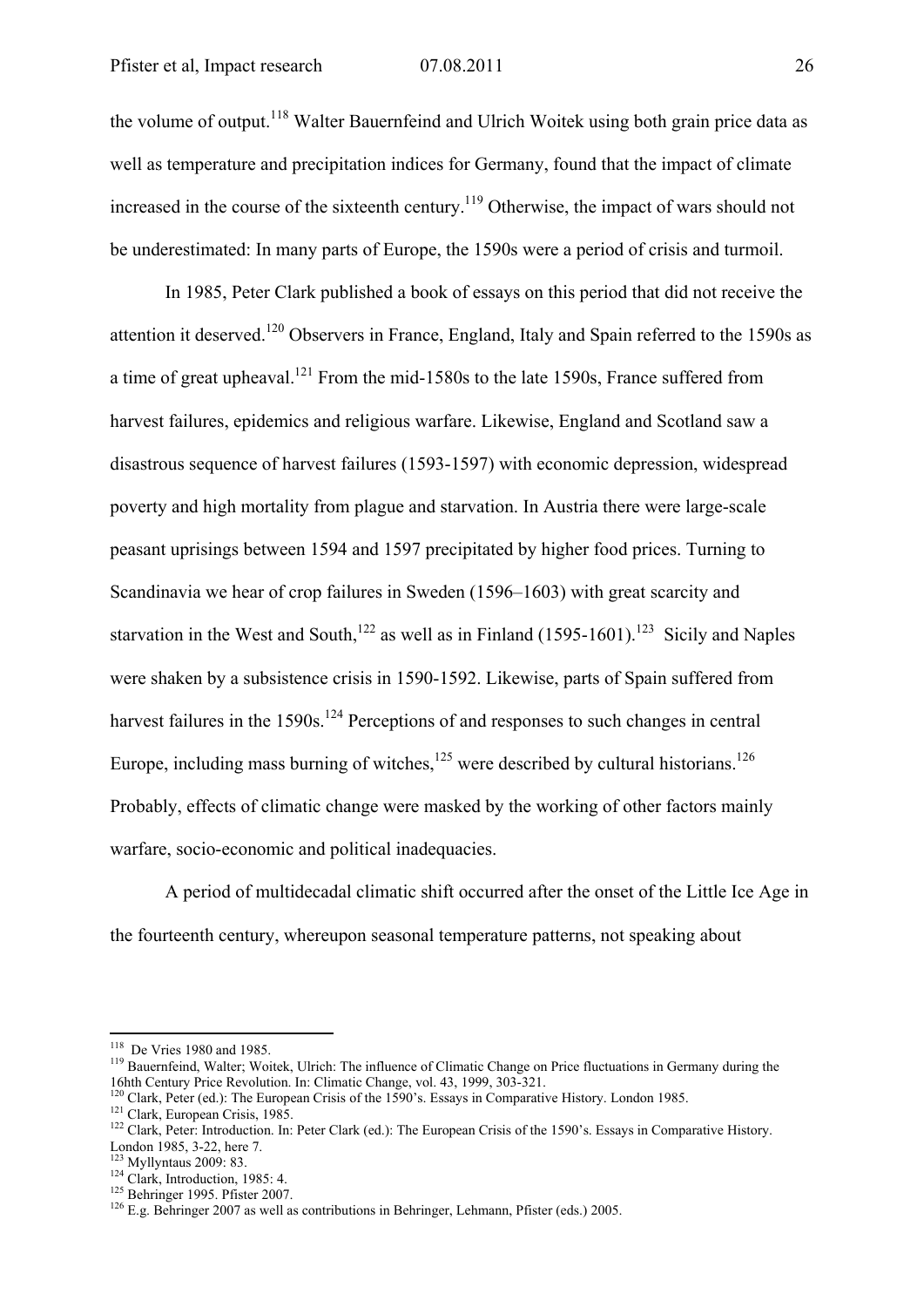precipitation patterns, prior to 1500 are not yet know in detail.<sup>127</sup> Temperatures considerably dropped between 1314 and 1330 in all seasons, disregarding autumn, for which information is scant.<sup>128</sup>. Crisis ridden were in particular the years the years between 1314 and 1325 both for clusters of wet and cold summers as well as intermediate droughts.<sup>129</sup> The wheat and rye harvests of 1315 were approximately 40 per cent below their normal level; in 1316 they stood at 60 per cent blow their average level; in 1321 they were as bad as in  $1315^{130}$  The obvious result of this environmental shock was widespread famine, which seems to have killed about 10-15 percent of North-European population. Cattle plagues expanding from east to west, intensified through weather induced malnutrition of the animals, led to widespread cattle mortality. As a result, drought power, manure and milk were in short supply for more than a decade. In many areas the carrying capacity of cultural land and thus population density substantially declined prior to the Great Plague. Philip Slavin speaks about a "food crisis of the first half of the fourteenth century" created by an adverse combination of ecological and institutional factors.<sup>131</sup>

A widespread retreat of cultivation occurred in northern Europe under the combined influence of elevation and latitude, particularly along cold-marginal areas at the limit of cereal cultivation in Scotland, western Norway and Iceland.132 Geographer Martin Parry investigated how significantly longer term changes in climate after the onset of the Ice Age promoted this shift assessing related changes in the frequency of crop failure. Altitudinal foreshortening of the growing season in cold maritime areas is particularly rapid resulting from a result of the exceptionally rapid fall in maximum temperatures.<sup>133</sup> The probability of harvest failure exhibits a quasi-exponential gradient with altitude. "For example, a rise of 25 m at the

<sup>127</sup> Pribyl, Cornes, Pfister 2011, Pfister, Christian / Kleinlogel, Gudrun / Schwarz-Zanetti, Gabriela / Wegmann, Milène: Winter severity in Europe. The fourteenth century, in: Climatic Change 34 / 1 (1996), S. 91–108, Glaser, weitere..

<sup>&</sup>lt;sup>128</sup> Pfister et al., in preparation<br><sup>129</sup> References<br><sup>130</sup> Campbell 2009.<br><sup>131</sup> Slavin 2010: 170-175.<br><sup>132</sup> Parry 1978: 133-134.<br><sup>133</sup> Parry 1978: 74-78.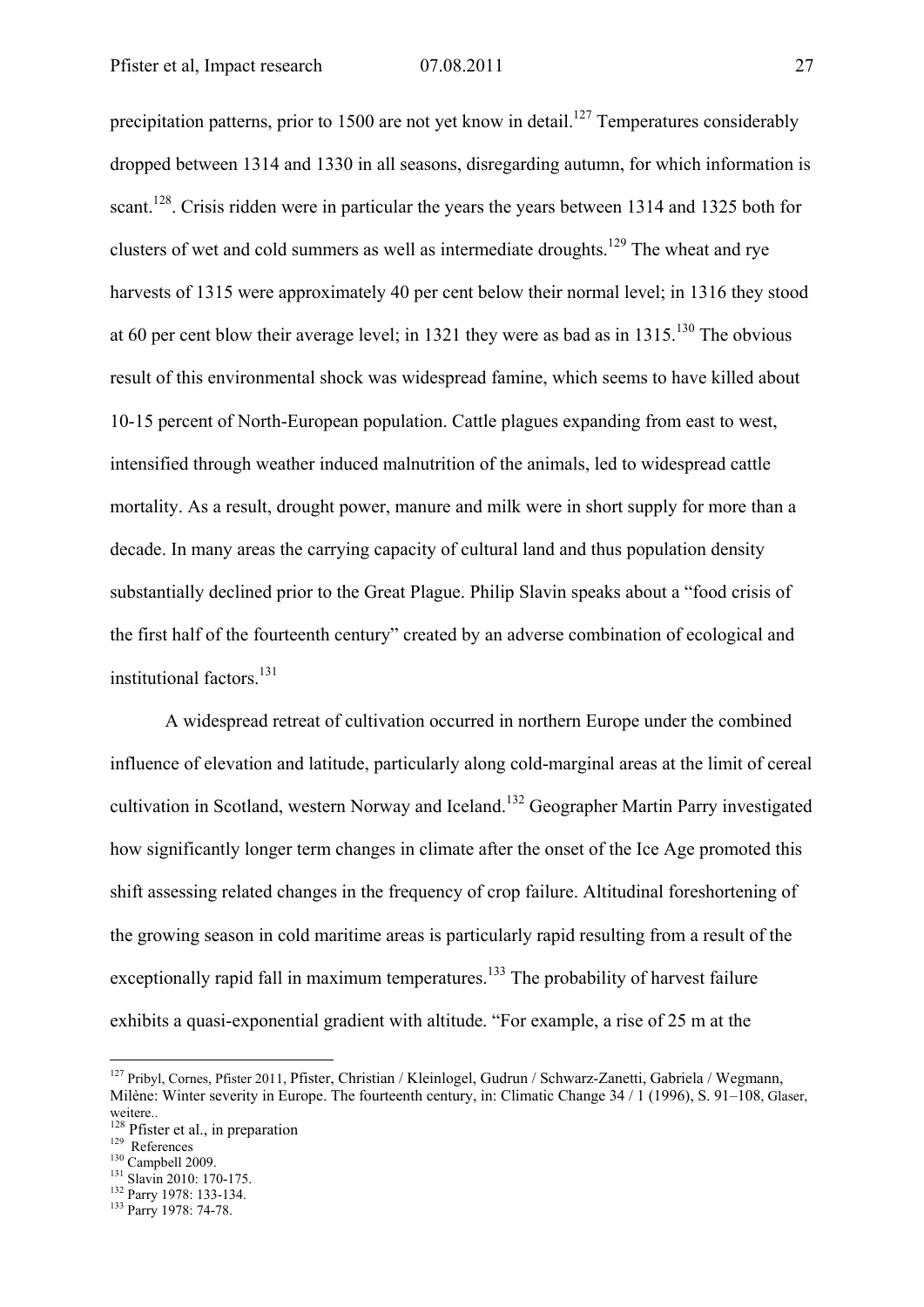cultivation limit in south-east Scotland led to a 50 percent increase in the frequency of failed harvests and to a doubling of the frequency of two consecutive failures."<sup>134</sup> Kathleen Pribyl assessed March-July temperatures in south-east England from grain harvest starting dates for the period 1256-1431 to be about  $0.6^{\circ}$ C.<sup>135</sup> Under such conditions, even such seemingly small shifts in average temperatures being felt through short term variations in climate might have been the immediate stimuli to farm abandonment.<sup>136</sup> However, following Kathleen Pribyl's recent detailed analysis of weather and agrarian practices in Late Medieval Norfolk, the socioeconomic impact of the Great Plague<sup>137</sup> leading to decreasing food prices and fundamental changes in the availability and the price of labour should also be considered besides the impact of climatic change. Under such conditions, migration to the lowlands became an opportunity for peasants in marginal areas.

The existence of vineyards in high medieval England is often used as an argument for a European Medieval Warm Period equalling or exceeding present-day temperatures.<sup>138</sup> Indeed, vine-growing is documented up to 55º of northern latitude prior to the fourteenth century.139. "This simplistic argumentation, however, neglects the fact that vine growing in England was not primarily directed by climatic in that region favoured the massive import of wine", as Kathleen Pribyl notices.<sup>140</sup>. Besides the warmer climate, demographic growth, leading to abundant cheap labour and to high wine prices, promoted the arrangement of vineyards, mostly by monasteries. However, rather than producing quality wine, English vineyards contributed to the supply of verjuice.141. Kathleen Pribyl demonstrated, that

<sup>&</sup>lt;sup>134</sup> Parry 1978: 92-93.

<sup>&</sup>lt;sup>135</sup> Pribyl, Kathleen; Cornes, Richard C.; Pfister, Christian: Reconstructing medieval April-July mean temperatures in East Anglia, 1256-1431. In: Climatic Change, accepted.<br><sup>136</sup> Parry 1978: 121.

<sup>&</sup>lt;sup>137</sup> Pribyl, Kathleenm Weather in Late Medieval Norfolk. Agricultural Practices and their Climatological Significance. PhD Institute of History, University of Bern, 2011

<sup>&</sup>lt;sup>138</sup> Pribyl, Kathleenm Weather in Late Medieval Norfolk. Agricultural Practices and their Climatological Significance. PhD Institute of History, University of Bern, 2011, 141

<sup>&</sup>lt;sup>139</sup> Jäschke, Kurt-Ulrich: Englands Weinwirtschaft in Antike und Mittelalter. In: Schrenk, Christian; Weckbach, Hubert (eds.): Weinwirtschaft im Mittelalter. Zur Verbreitung, Regionalisierung und wirtschaftlicher Nutzung einer Sonderkultur aus der Römerzeit. Heilbronn 1997, 256-388.<br><sup>140</sup> Pribvyl 2011: 141

<sup>&</sup>lt;sup>141</sup> Jäschke, 1997. 286-89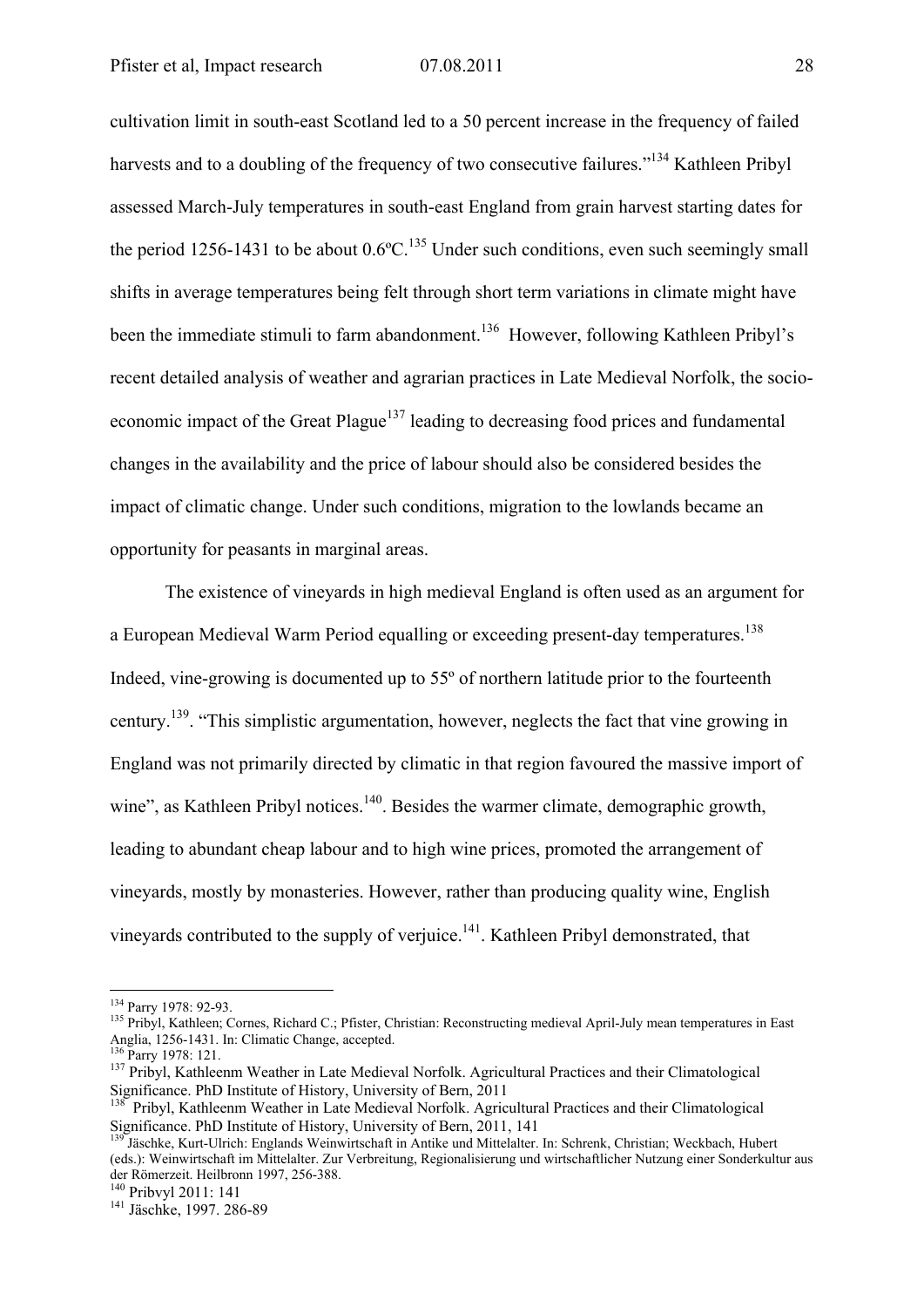"English summer temperatures dropped between 1300 and 1400 and wine quality must have been diminished in consequence. But what changed more and in a fundamental way in the wake of the Great Plague were population size and density as well as the availability and cost of labour. It is those changes, a shift in drinking habits and he still available large-scale import of Gascony wine that contributed largely to the end of most English vineyards during the fourteenth and fifteenth century.<sup>142</sup> "Some of them survived into the sixteenth century, as Kurt-Ulrich Jäschke has established in detail in his exhaustive study.

#### **3.4. Little Ages**

Human effects of Little Ages, considering their multi-centennial duration, can hardly be documented in a plausible way.

The Little Ice Age was named by U.S. glaciologist François E. Matthes. He concluded that of the world glaciers were on their highest level in the past millennium since the last Ice Age.<sup>143</sup> The LIA was a simultaneous, worldwide phenomenon that nonetheless allowed for considerable regional and local variation. According to the sophisticated reconstructions made by Hanspeter Holzhauser, it is known that the Aletsch Glacier and the Gorner Glacier, the largest in the Alps, were in an advanced position from the late fourteenth to the late nineteenth centuries.144 The onset of the Little Ice Age seems to be far from clear considering the range of dates between 1250 and 1550 found in the literature. For western and central Europe, the dates of 1300 and 1860 are most often provided. This period made up of a manifold spectrum of monthly and seasonal temperature and precipitation patterns, including warm phases and extremes, is far from being climatically uniform.<sup>145</sup> There is no long term seasonal trend which agrees with the advanced position of glaciers during the Little Ice Age.

<sup>&</sup>lt;sup>142</sup> Pribyl 2011: 145

<sup>&</sup>lt;sup>143</sup> Matthes, François E.: Report of committee on glaciers. In: Transactions of the American Geophysical Union, vol. 20, 1939, 518-523.

<sup>&</sup>lt;sup>144</sup> Holzhauser, Hanspeter; Magny, Michel; Zumbühl, Heinz J.: Glacier and lake-level variations in west-central Europe over the last 3500 years. In: The Holocene, vol. 15/6, 2005, 789-801.

<sup>&</sup>lt;sup>145</sup> References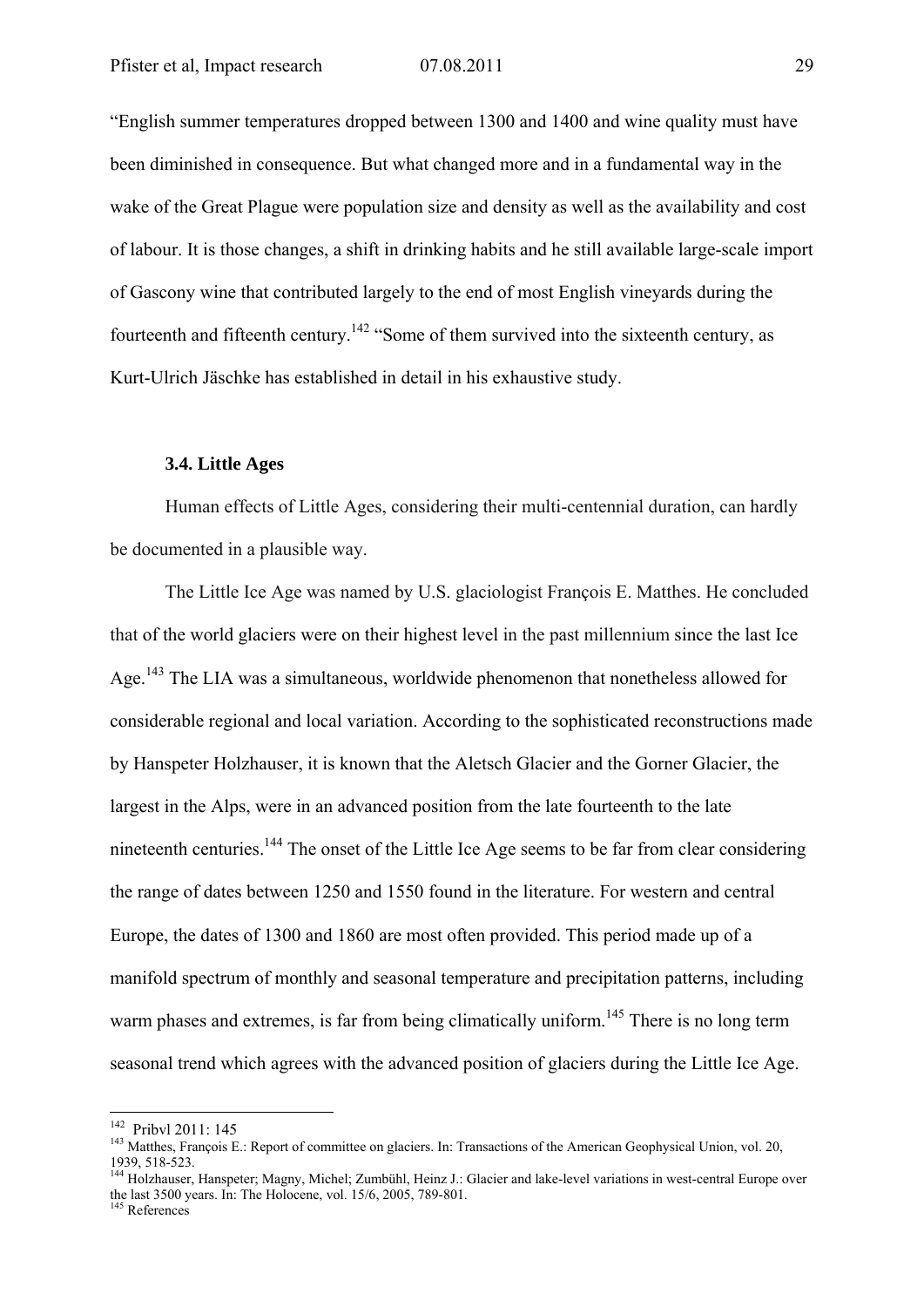The most adequate common climatic denominator for the LIA climate in central Europe are spells of cold advection in the winter half-year being more frequent, more persistent and more severe than in the preceding European "Medieval Warm Period" and the subsequent "warm twentieth century". These conditions, however, did not significantly affect the mass balance of glaciers. Superposed on this long-term trend of frequent severe cold spells during the winter half-year were incidental clusters of one to three extremely chilly and wet midsummers and intermediate wet winters promoting far-reaching glaciers advances. Heinz Wanner and co-authors have coined the term "Little Ice Age-type Events" (LIATE).<sup>146</sup>

Considering both the discussion in the literature and first results of an ongoing research about seasonal temperature and precipitation trends for the European Medieval Warm Period, this multi-centennial time interval lasting from about 1000 to 1300 seems not to have been consistently warm, including multi-decadal cold periods and cold extremes.

### **4. Conclusions**

The issue of people's vulnerability to climate was in line with the public discussion about the global food crisis of the 1970's. It was then eclipsed, when the Green Revolution gained momentum from the 1980's, and, consequently, historical climate impact research was largely abandoned. As high food prices and dearth are returning to the global agenda, today, historical climate impact studies might once more get some attention, albeit under different scientific circumstances. On the one hand, Historical Climatology substantially improved reconstructions of weather and climate over the last 25 years (standardization of temperature and precipitation indices, application of calibration/verification approach for continuous quantitative data from institutional sources as well as for temperature indices). Advances in historical climate impacts studies, on the other hand, remained comparatively small.

<sup>146</sup> References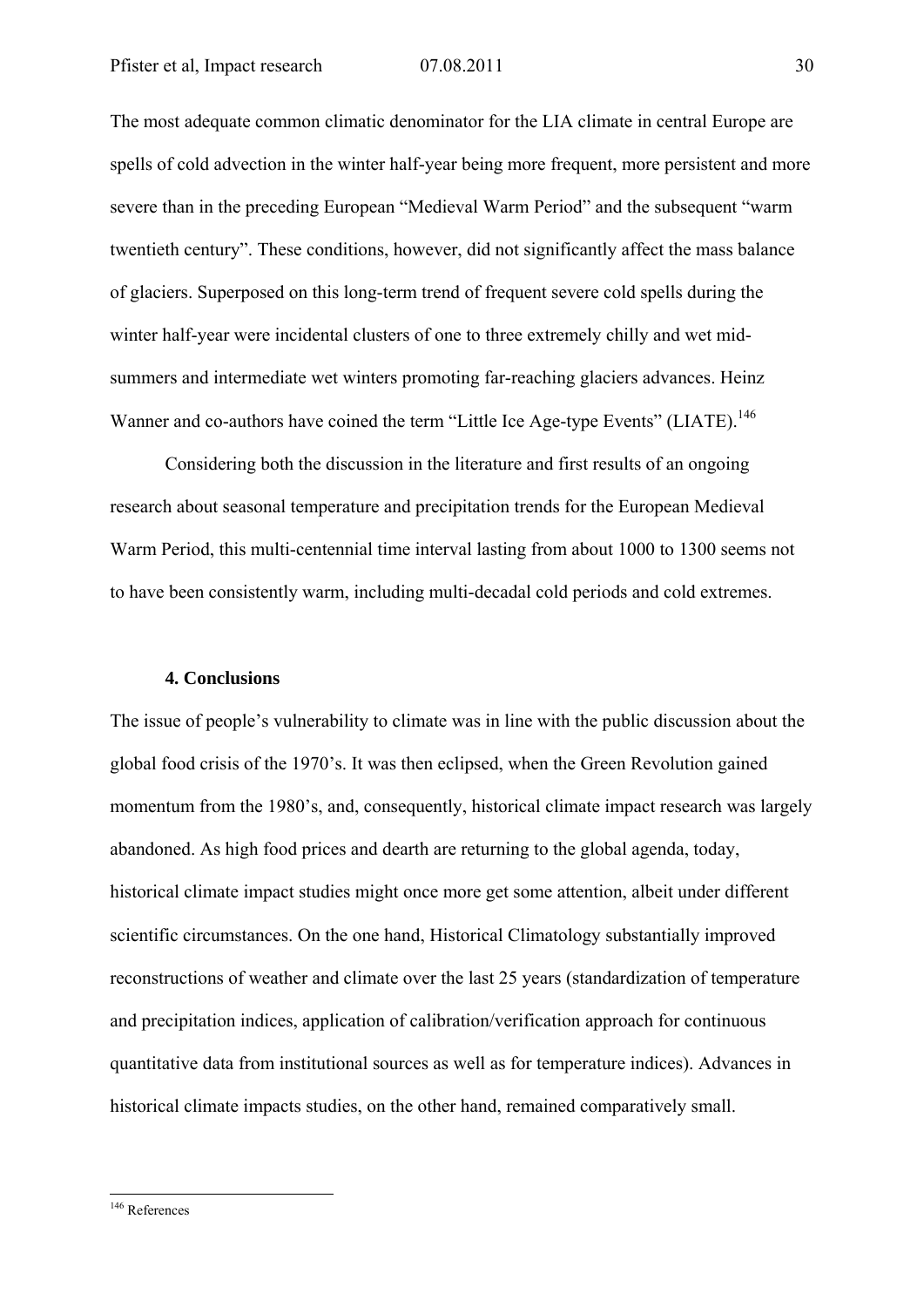To become meaningful, "climate and history," as a collective issue, needs be broken down to lower scales of analysis, with a specific focus, for example, on food, health, or energy systems or activities such as transportation, communications, military or naval operations. Such schemes involve dealing with the major domains of science beginning with the physical sciences (climate, biophysical effects) moving then to social sciences (economy, demography, social conflicts), finally to cultural responses and strategies to cope with direct or indirect effects of meteorological stress. Linking these branches of knowledge from the "two cultures", the natural sciences and the humanities is an almost intractable task, involving the integration of fundamentally different objectives, methodologies and modes of explanation operating within different time-space frameworks:.

# **Different objectives, methodologies and modes of explanation**

Natural sciences intend inferring general conclusions from their evidence, usually quantitative or quantified data. Climate sciences are directed at and improved understanding of the climate system. Starting from models of the physical world they are extending the climate record, mostly (annual) temperatures, as far back in time as possible on the basis of statistical procedures.

Fully describing and explaining individual cases is central to historical research. Case studies in terms of absorbing narratives are closest to the experience of groups and individuals and adequate to the preferences of a broad readership. Consequently broad generalizations are avoided.

# **Different time-space frameworks:**

Results of climate reconstructions are presented in the form of well-tuned smoothed curves or graphs on a high level of temporal and spatial aggregation highlighting the key point at a glance.

Societies are sensitive and responsive to (extreme) weather anomalies, i.e. events taking place within daily to multi-seasonal time-windows. Historical vulnerability studies are addressed